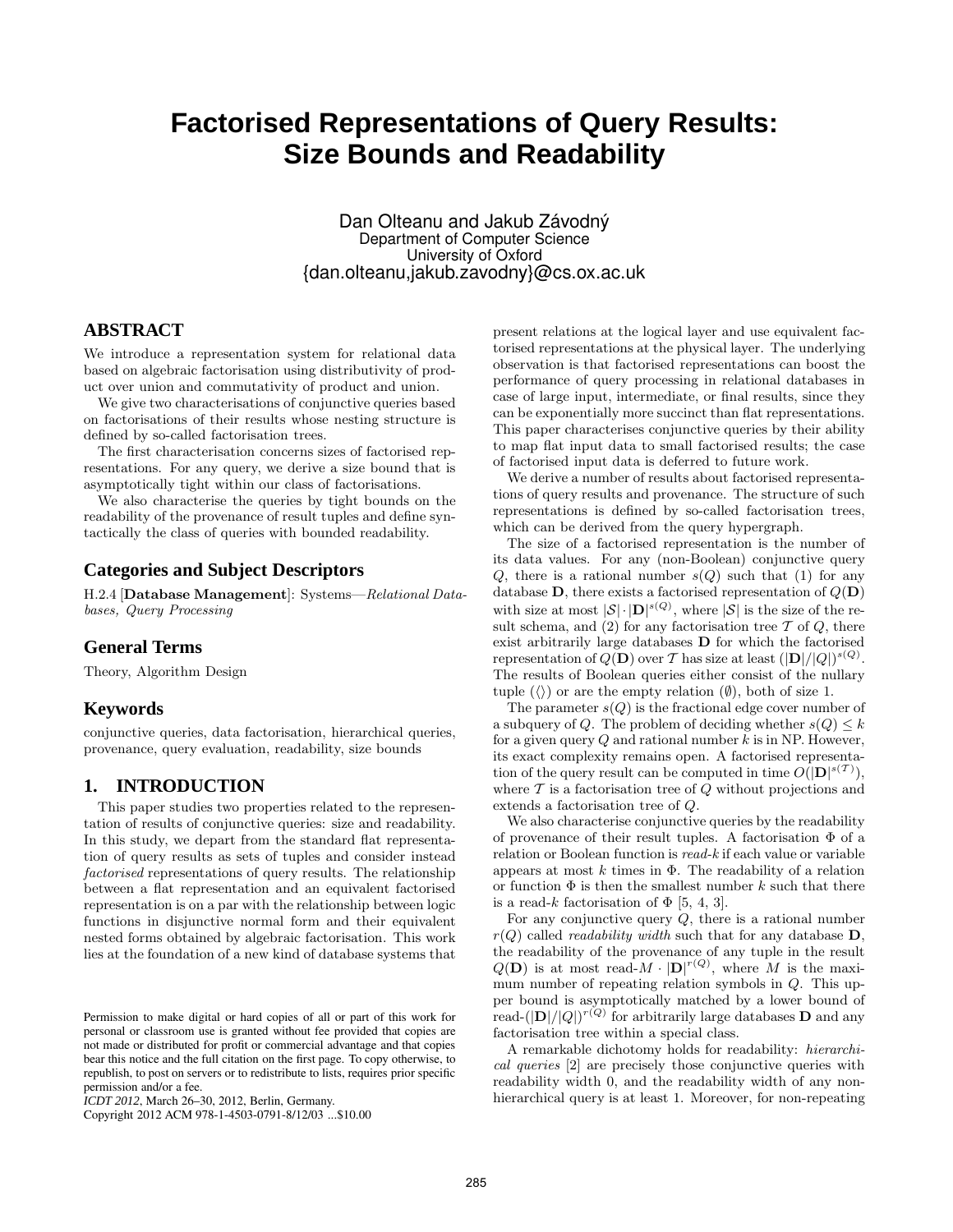non-hierarchical queries there exist arbitrarily large databases D such that the readability of the provenance of some result tuple is  $\Omega(\sqrt{|\mathbf{D}|})$ . The hierarchical property thus characterises queries with bounded readability and the readability width characterises how "far" a query is from being hierarchical. Hierarchical queries are intimately connected to tractability in probabilistic databases [20], admit parallel evaluation with one broadcast step [13], and have one-step streaming evaluation in the finite cursor model [9].

#### **2. PRELIMINARIES**

Databases. We consider relational databases with named attributes. An attribute A is any symbol. A schema  $S$  is a set of attributes and a tuple  $t$  of schema  $\mathcal S$  is a mapping from  $\mathcal S$  to a domain  $\mathcal D.$  A relation  ${\bf R}$  over  $\mathcal S$  is a set of tuples of schema  $\mathcal S.$  A database  $\mathbf D$  is a collection of relations. The size  $|\mathbf{R}|$  of  $\mathbf{R}$  is the number of its tuples; the size  $|\mathbf{D}|$  of a database D is the sum of the sizes of its relations.

Queries. In this paper we consider conjunctive queries written in the canonical relational algebra form

$$
\pi_{\mathcal{P}}(\sigma_{\psi}(R_1 \times \ldots \times R_n)),
$$

where  $R_1, \ldots, R_n$  are distinct relation symbols over disjoint schemas  $S_1, \ldots, S_n$ ,  $\psi$  is a conjunction of equalities of the form  $A_1 = A_2$  with attributes  $A_1$  and  $A_2$ , and the projection list  $P \subseteq \bigcup_i \mathcal{S}_i$ . The attributes in P are called the head attributes. If  $\mathcal{P} = \bigcup_i \mathcal{S}_i$  we can drop the projection  $\pi_{\mathcal{P}}$  and  $Q$  is an equi-join query. The equi-join of  $Q$  is the query  $\hat{Q} = \sigma_{\psi}(R_1 \times \ldots \times R_n)$ . The size of Q is  $|Q| = n$ .

Although we require for simplicity that the relation symbols are distinct, they may be mapped to the same relation. Our query language can thus capture queries with self-joins, but we assume that different copies of relations are already given different names and we thus need not use explicit aliases in the query syntax. Similarly, the attribute names are assumed distinct and we thus need not use explicit renaming operators in the query syntax.

For an attribute A in a query  $Q$ , we denote by  $A^*$  its equivalence class, i.e., the set consisting of A and of all attributes that are transitively equal to A in the selection condition of Q. We denote by  $rel(A)$  the set of all relation symbols of Q with attributes in  $A^*$ . The hypergraph of Q has one node for each attribute class of  $Q$  and for each relation symbol  $R$ has a hyperedge over all nodes with attributes of R.

Definition 1. [2] A conjunctive query is hierarchical, if for any two non-head attributes A and B, either rel(A)  $\subset$  $rel(B)$ , or  $rel(A) \supset rel(B)$ , or  $rel(A) \cap rel(B) = \emptyset$ .

Computational model. We use the uniform-cost RAM model where the values of the domain  $D$  as well as the pointers into the database are of constant size.

### **3. FACTORISED REPRESENTATIONS**

In this section we introduce the notion of factorised representations of relations. Such representations are expressed in a fragment of relational algebra consisting of unions, Cartesian products, and singleton relations.

Definition 2. Let  $S$  be a relational schema. A factorised representation, or f-representation for short, over  $S$ , is a relational algebra expression of the form

•  $\emptyset$ , the empty relation over schema  $S$ ,

- $\langle \rangle$ , the relation consisting of the nullary tuple, if  $S = \emptyset$ ,
- $\langle A:a \rangle$ , the unary relation with a single tuple with value a, if  $S = \{A\}$  and a is a value in the domain  $D$ ,
- (E), where E is an f-representation over  $S$ ,
- $E_1 \cup \cdots \cup E_n$ , where each  $E_i$  is an f-representation over  $S$ ,
- $E_1 \times \cdots \times E_n$ , where each  $E_i$  is an f-representation over  $S_i$  and S is the disjoint union of all  $S_i$ .

The expressions  $\langle A:a \rangle$  are called *singletons of type A* or A-singletons and the expression  $\langle \rangle$  is called the nullary singleton. The *size* |E| of an f-representation E is the number of singletons plus the number of empty relations in E.

Any f-representation  $E$  can be interpreted as a relation  $\llbracket E \rrbracket$ . We say that  $\llbracket E \rrbracket$  is the relation of E. Different frepresentations can represent the same relation. Two frepresentations  $E_1$  and  $E_2$  are equivalent if  $[[E_1]] = [[E_2]]$ .

Any relation has a so-called *flat* f-representation that is a (possibly empty) union of products of singletons, where each product of singletons represents one tuple in the relation. This property of f-representations is called completeness.

PROPOSITION 1. Factorised representations form a complete representation system for relational data.

Although any relation has a flat f-representation, nested f-representations can be exponentially more succinct than their equivalent flat f-representations, where the exponent is the size of the schema.

*Example 1.* The f-representation  $(\langle A_1 : 0 \rangle \cup \langle A_1 : 1 \rangle) \times ... \times$  $(\langle A_n:0\rangle\cup\langle A_n:1\rangle)$  has size 2n, while any equivalent flat frepresentation has size  $2^{n+1}$ . .  $\Box$ 

When describing algorithms on f-representations, we assume wlog that f-representations are given as parse trees in memory. We also assume that they are normalised in the sense that no f-representation contains an empty relation or a nullary singleton, unless it is itself the empty relation or the nullary singleton. An f-representation can be normalised in linear time similarly to simplification by propagation of the constants true and false in Boolean functions. By expanding an f-representation using the distributivity of product over union, we obtain an equivalent flat f-representation that is a union of products of singletons (akin to disjunctive normal form of a Boolean function). These products can be enumerated efficiently.

PROPOSITION 2. The products of singletons in an f-representation E over a schema S can be enumerated with  $O(|E|)$ space and precomputation time and  $O(|\mathcal{S}|)$  delay.

The products of singletons obtained by expanding an frepresentation E using the distributivity of product over union correspond to the tuples of  $\llbracket E \rrbracket$  under bag semantics. The present work is concerned with set semantics and in the sequel we thus only consider f-representations with distinct products of singletons. This implies that for any such f-representation the distinct tuples of the represented relation  $\llbracket E \rrbracket$  can be enumerated efficiently in some order. The problem of tuple enumeration under a given order is out of the scope of this paper. Allowing duplicate tuples can make f-representations more succinct, yet the enumeration of distinct tuples may require larger delay or precomputation time.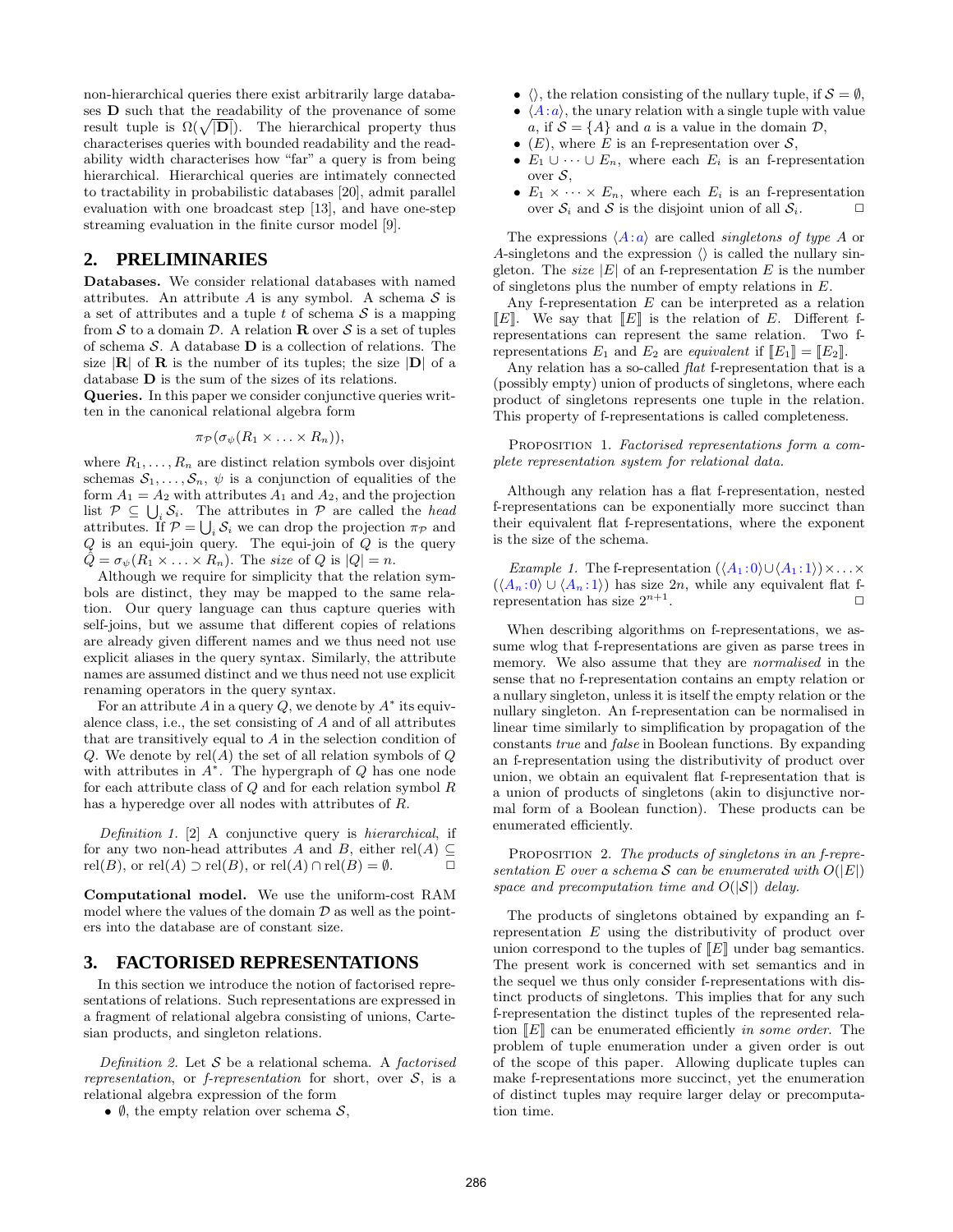Remark 1. Earlier work in incomplete databases has introduced a representation system called world-set decompositions [16] to represent succinctly sets of possible worlds. Such decompositions can be seen as f-representations whose structure is a product of unions of products of singletons. $\Box$ 

### **4. F-TREES FOR RELATIONS**

We next introduce factorisation trees that define the schemas as well as the nesting structures of f-representations.

Definition 3. A factorisation tree, or f-tree for short, over a possibly empty schema  $\mathcal S$  is an unordered rooted forest with each node labelled by a non-empty subset of  $S$  such that each attribute of  $S$  occurs in exactly one node.  $\Box$ 

We next define f-representations over a given f-tree.

Definition 4. An f-representation E over a given f-tree  $\mathcal T$ is recursively defined as follows:

• If T is a forest of trees  $\mathcal{T}_1, \ldots, \mathcal{T}_k$ , then

$$
E=E_1\times\cdots\times E_k
$$

where each  $E_i$  is an f-representation over  $\mathcal{T}_i$ .

• If T is a single tree with a root labelled by  $\{A_1, \ldots, A_k\}$ and a non-empty forest  $U$  of children, then

$$
E = \bigcup_{a} \langle A_1 : a \rangle \times \cdots \times \langle A_k : a \rangle \times E_a
$$

where each  $E_a$  is an f-representation over  $\mathcal U$  and the union  $\bigcup_a$  is over a collection of distinct values a.

• If T is a single node labelled by  $\{A_1, \ldots, A_k\}$ , then

$$
E = \bigcup_{a} \langle A_1 : a \rangle \times \cdots \times \langle A_k : a \rangle.
$$

• If T is empty, then  $E = \emptyset$  or  $E = \langle \rangle$ .

In an f-representation over an f-tree  $\mathcal{T}$ , all attributes labelling a node in  $T$  have equal values in the represented relation. The shape of  $T$  defines a hierarchy of attributes by which we group the represented relation in the factorisation. We group its tuples by the values of the attributes labelling the root, factor out the common values in each group, and then continue recursively on each group using the attributes lower in the f-tree. Branching into several subtrees denotes a product of f-representations over the individual subtrees.

Example 2. Consider a relation over schema  $\{A, B, C\}$ and domain  $\mathcal{D} = \{1, \ldots, 5\}$  that represents the inequalities  $A < B < C$ . An f-representation of this relation is

$$
\langle B:2 \rangle \times \langle A:1 \rangle \times (\langle C:3 \rangle \cup \langle C:4 \rangle \cup \langle C:5 \rangle) \cup \langle B:3 \rangle \times (\langle A:1 \rangle \cup \langle A:2 \rangle) \times (\langle C:4 \rangle \cup \langle C:5 \rangle) \cup \langle B:4 \rangle \times (\langle A:1 \rangle \cup \langle A:2 \rangle \cup \langle A:3 \rangle) \times \langle C:5 \rangle.
$$
  
over the f-tree  

$$
A \qquad C
$$

For a given f-tree  $\mathcal T$  over a schema  $\mathcal S$ , not all relations over S have an f-representation over  $\mathcal T$  since the subexpressions over subtrees that are siblings in  $T$  must appear in a product and this may not be possible for all relations.

*Example 3.* The relation  $\{\langle 1, 1, 1 \rangle, \langle 2, 1, 2 \rangle\}$  over schema  $\{A, B, C\}$  does not admit an f-representation over the f-tree from Example 2, since any such f-representation must essentially be of the form  $\langle B : 1 \rangle \times E_A \times E_C$ , where  $E_A$  is a union of A-values and  $E_C$  is a union of C-values.  $\Box$ 

LEMMA 1. Let  $\bf{R}$  be a relation over schema  $\cal{S}$  and  $\cal{T}$  be an f-tree over S. If there is an f-representation of  $\bf R$  over  $\bf T$ , then it is unique up to commutativity of union and product.

If it exists, the f-representation of relation R over the ftree  $T$  is denoted by  $T(\mathbf{R})$  and can be constructed as follows:

• If T is a forest  $T_1, \ldots, T_k$  then

$$
\mathcal{T}(\mathbf{R}) = \mathcal{T}_1(\pi_{\mathcal{T}_1}(\mathbf{R})) \times \cdots \times \mathcal{T}_k(\pi_{\mathcal{T}_k}(\mathbf{R})).
$$

• If T is a tree with root  $\{A_1, \ldots, A_k\}$  and a non-empty forest  $U$  of children, then

$$
\mathcal{T}(\mathbf{R}) = \bigcup_{a \in A} \langle A_1 : a \rangle \times \cdots \times \langle A_k : a \rangle \times \mathcal{U}(\pi_{\mathcal{U}} \sigma_{\mathcal{A}=a} \mathbf{R}).
$$

• If T is a node  $\{A_1, \ldots, A_k\}$  then

$$
E = \bigcup_{a \in A} \langle A_1 : a \rangle \times \cdots \times \langle A_k : a \rangle.
$$

• If T is empty, then  $E = \emptyset$  if **R** is empty and  $E = \langle \rangle$  if R consists of the nullary tuple.

In the above equations, we considered  $A = \pi_{A_1}(\mathbf{R}) = \cdots =$  $\pi_{A_k}(\mathbf{R})$ ,  $(\mathcal{A} = a)$  denotes  $\Lambda_i(A_i = a)$ , and  $\pi_{\mathcal{U}}$  denotes the projection on the attributes of the f-tree  $U$ .

The above construction ensures that  $\mathcal{T}(\mathbf{R})$  is a normalised f-representation and encodes distinct products of singletons that can be enumerated according to Proposition 2.

We next define two notions that are necessary in subsequent sections to characterise sizes of f-representations over f-trees. For an attribute  $A$  in an f-tree  $T$ , we denote by  $anc(A)$  the set of all attributes at nodes that are ancestors of the node labelled by A in T, and by  $path(A)$  the set of attributes at the ancestors of the node of A and at the node of A; thus,  $path(A) = \text{anc}(A) \cup A^*$ .

Example 4. In the left f-tree in Figure 1,  $path(C)$  is the union of all attribute sets at nodes on the root-to-leaf path ending at C: path $(C) = \{A_R, A_S, A_T, B_R, B_S, C\}.$ 

#### **5. F-TREES FOR QUERY RESULTS**

In this section, we characterise the f-trees over which the result of a conjunctive query  $Q$  is factorisable for *any* input database. These f-trees can be inferred from the query Q. We first discuss the simpler case of equi-join queries, i.e., queries without projection, and then show how to extend it to arbitrary conjunctive queries.

In the following statements, we only consider f-trees whose nodes are bijectively labelled by the equivalence classes of head attributes in the input query Q. This assumption is justified later in the section.

PROPOSITION 3. Given an equi-join query  $Q, Q(\mathbf{D})$  has an f-representation over an f-tree  $\mathcal T$  for any database  $\mathbf D$  iff for each relation in Q its attributes lie along a root-to-leaf path in T .

The condition in Proposition 3 is called the path condition. Any f-tree satisfying Proposition 3 is valid for the query Q, or simply an f-tree of Q.

Example 5. Consider the relations  $R$ ,  $S$  and  $T$  over schemas  $\{A_R, B_R, C\}$ ,  $\{A_S, B_S, D\}$  and  $\{A_T, E_T\}$  respectively and the query  $Q_1 = \sigma_{\varphi}(R \times S \times T)$  with  $\varphi = (A_R = A_S =$  $A_T, B_R = B_S$ . The left and middle f-trees in Figure 1 are valid for  $Q_1$ . The right f-tree is invalid since the attributes  $A_S$  and D of S are not on a common root-to-leaf path.  $\Box$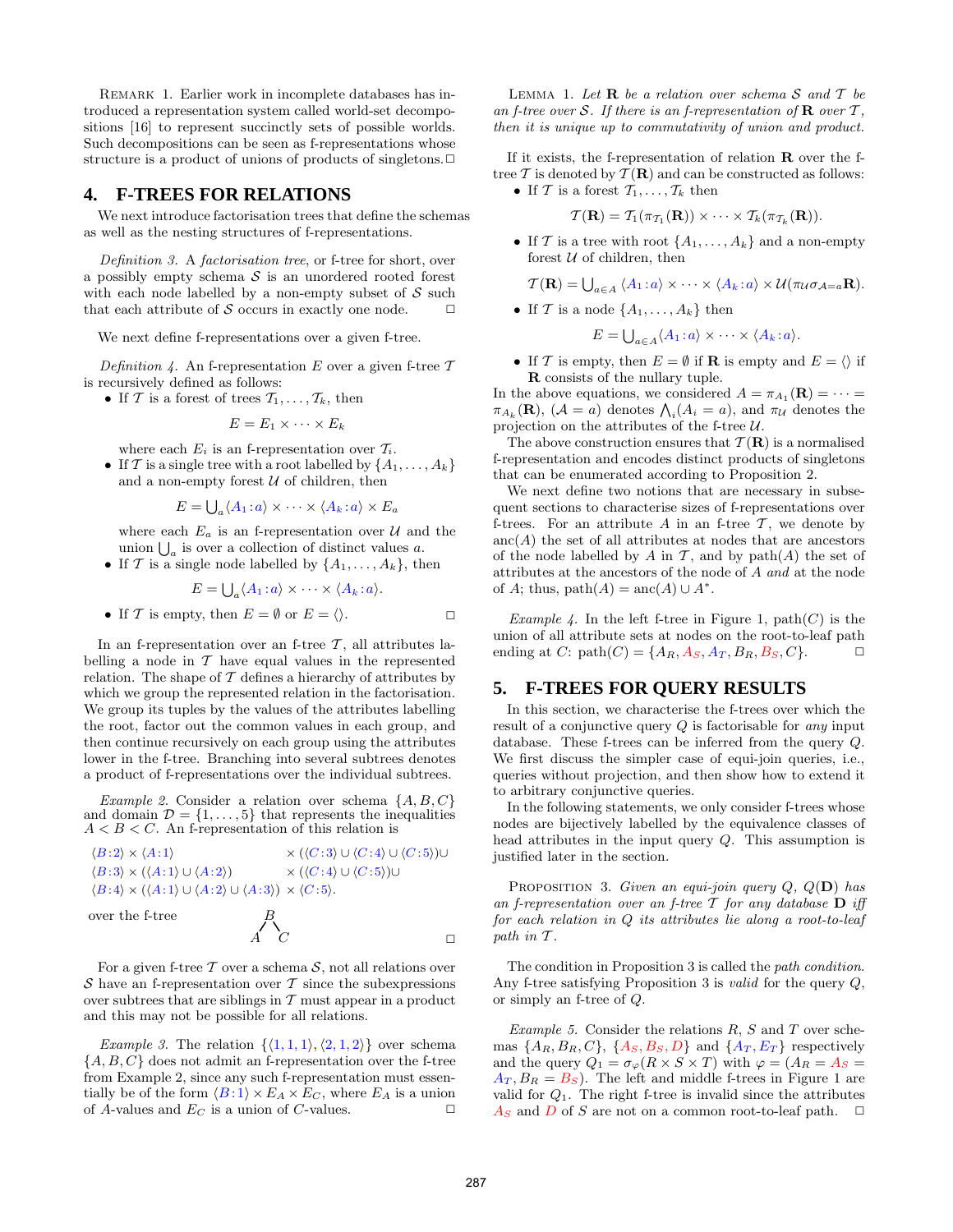

Figure 1: Left to right: two valid f-trees  $T_1$  and  $T_2$ and one invalid f-tree for the query  $Q_1$  in Example 5.

The intuition behind Proposition 3 is as follows. The path condition states that the attributes of a relation are in general "dependent" on each other: as shown in Example 3, the set of combinations of values of two attributes of a relation may not be expressible as the product of two unions of values. Dependent attributes thus need to be along the same path in an f-tree  $\mathcal{T}$ ; if they would be on different paths in  $\mathcal{T}$ , then their values appear in two sub-expressions that are in a product in any f-representation over  $\mathcal T$ . In case the path condition is satisfied, we can produce an f-representation of  $Q(D)$  over T by first joining the input relations on the attributes in the root of  $\mathcal T$  and then on the attributes in the lower nodes, leaving products unexpanded whenever  $T$ branches into independent subtrees.

Proposition 3 does not capture all f-trees that can be derived from queries: it only deals with f-trees whose nodes are labelled by the attribute classes of Q. For an f-tree to factorise the results of Q, only attributes within the same class may appear at a node, yet nodes need not be labelled by whole attribute classes. The f-trees left out are those where several nodes have attributes from the same class, and for each class, among the nodes containing attributes of that class, there is one which is an ancestor of the others. For any such f-tree, the f-tree constructed by pushing up all attributes of a class to the top-most node labelled by an attribute in that class defines f-representations with smaller or equal size and readability. For the purpose of this paper, Proposition 3 thus characterises all interesting f-trees.

We next extend the above characterisation from equi-join to arbitrary conjunctive queries. The difference is that projections can introduce additional dependencies between head attributes: if we join two relations on attributes that are subsequently projected away, the remaining attributes from the two relations become dependent as enforced by the join. These dependent attributes thus need to lie along the same path in the f-tree. To capture this observation, we lift dependencies from attributes to nodes in f-trees.

Definition 5. Let  $Q$  be a conjunctive query.

- Two relations  $R$  and  $S$  in  $Q$  are dependent if
- They have attributes in a common class that does not contain head attributes of Q, or
- There exists a relation  $T$  in  $Q$  such that  $R$  and  $T$  are dependent and  $S$  and  $T$  are dependent.

Two attributes are *dependent* if they belong to the same relation or to dependent relations.

Two nodes are dependent if their attributes belong to equivalence classes of dependent attributes.  $\Box$ 

For conjunctive queries, Proposition 3 extends as follows.

PROPOSITION 4. Given a conjunctive query  $Q, Q(\mathbf{D})$  has an f-representation over an f-tree  $T$  for any database  $D$  iff any two dependent nodes lie along a root-to-leaf path in  $\mathcal T$ .



Figure 2: Left to right: a valid and an invalid f-tree for the query  $\pi_{A_T, C, D, E_T} Q_1$  in Example 6.

Similar to Proposition 3, the condition in Proposition 4 is called the path condition and the f-trees satisfying it are called valid for Q.

Example 6. Consider the query  $\pi_{A_T, C, D, E_T} Q_1$ , where  $Q_1$ is defined in Example 5. The attribute class  ${B_R, B_S}$  is entirely projected out, so the relations  $R$  and  $S$  are now dependent, all their attributes are mutually dependent, and hence the corresponding nodes  $\{A_T\}, \{C\}, \{D\}$  are dependent. The relation  $T$  induces the dependency of the nodes  ${A_T}$  and  ${E_T}$ . The left f-tree in Figure 2 satisfies the path condition and hence is valid for our query, while the right f-tree, which is obtained by removing from the first f-tree in Figure 1 the attributes projected away, is not valid.  $\Box$ 

An alternative characterisation of the f-trees of a conjunctive query  $Q$  is via f-trees of its equi-join  $Q$ . Given an f-tree  $\mathcal T$  of  $Q$ , a first approach to compute an f-tree  $\mathcal T$  of  $Q$  is to remove the attributes from  $T$  that are projected away in Q. A problem arises when all attributes of a node are projected away: the node remains unlabelled, the expressions of the corresponding union would not be labelled by distinct singletons, and the resulting f-representation may encode duplicate products of singletons. Removing an empty node from the f-tree is also not always feasible as illustrated by Example 6: the attributes in its children subtrees may become dependent, which invalidates the f-tree. However, this problem does not arise when removing a leaf node. This observation leads to an alternative characterisation of f-trees of arbitrary conjunctive queries.

Definition 6. An extension of an f-tree  $\mathcal T$  of a conjunctive query Q is an f-tree  $\hat{\mathcal{T}}$  of the equi-join  $\hat{Q}$  of Q such that  $\hat{\mathcal{T}}$ can be obtained from  $\hat{T}$  by erasing the non-head attributes in  $Q$  and repeatedly removing empty leaf nodes.  $\Box$ 

PROPOSITION 5. An f-tree  $T$  is valid for a conjunctive query Q iff there exists an extension  $\hat{\mathcal{T}}$  of  $\mathcal{T}$ .

Example 7. The left f-tree in Figure 2 is valid for the query  $\pi_{A_T, C, D, E_T} Q_1$  and can be extended to an f-tree T for  $Q_1$  by adding a leaf with attributes  $B_R$ ,  $B_S$  under D, and adding the attributes  $A_R$ ,  $A_S$  to the node labelled by  $A_T$ . The f-tree  $\hat{\mathcal{T}}$  then satisfies the condition from Proposition 5.

The right f-tree in Figure 2 cannot be extended to an ftree valid for  $Q_1$ , since the leaf  $B_R, B_S$  would have to be a descendant of C and also a descendant of  $D$ .  $\Box$ 

We finally note a connection between f-trees and path decompositions of the query hypergraph [19]. A path decomposition of a query  $Q$  is a path  $P$  whose nodes are bags of attribute classes of Q, such that

• for each attribute class of  $Q$ , the nodes of  $P$  containing that class form a non-empty connected path, and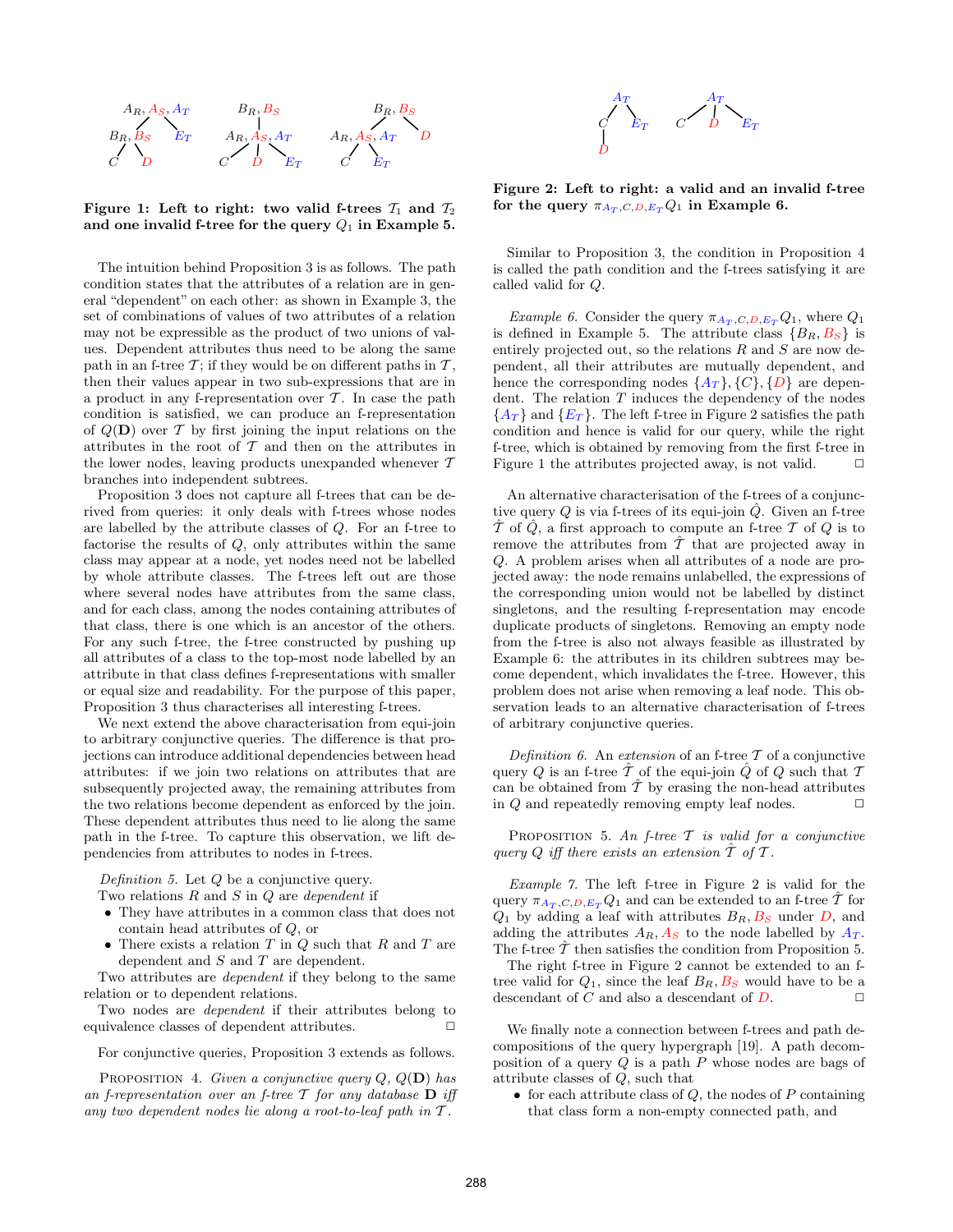• for each relation  $R$  in  $Q$ , there is a node in  $P$  that contains the classes of all attributes of R.

PROPOSITION 6. Each f-tree of an equi-join query corresponds to a path decomposition of its hypergraph.

For queries with projection, this connection is lost since the query hypergraph cannot be recovered from the f-trees.

We next sketch the proof of Proposition 6. Consider a left-to-right order of the nodes in the f-tree  $T$  of the query Q. Let  $L_1, \ldots, L_k$  be the leaves of T in this order and  $P_i$ be the set of attribute classes (i.e., nodes of  $\mathcal T$ ) on the path from  $L_i$  to the root. For each attribute class  $A$ , the set of indices i for which  $P_i$  contains  $A$  is a contiguous range of integers. Therefore, if we arrange the collections  $P_i$  in a path  $P_1 - \cdots - P_k$ , for each A the set of  $P_i$  containing A forms a connected path. Moreover, for any relation  $R$  in  $Q$ , the attributes of  $R$  lie on a root-to-leaf path in  $T$ , so they are contained in  $P_i$  for some index i. Therefore,  $P_1 - \cdots - P_k$ is a path decomposition  $P$  of the hypergraph of  $Q$ .

#### **6. SIZE BOUNDS**

The main result of this section is the following characterisation of conjunctive queries based on the size of f-representations of their results.

THEOREM 1. For any non-Boolean query  $Q = \pi_P \sigma_{\psi}(R_1 \times$  $\cdots \times R_n$ ) there is a rational number  $s(Q)$  such that:

- For any database D, there exists an f-representation of  $Q(\mathbf{D})$  with size at most  $|\mathcal{P}|\cdot|\mathbf{D}|^{s(Q)}$ .
- For any f-tree  $T$  of  $Q$ , there exist arbitrarily large databases **D** for which the f-representation of  $Q(\mathbf{D})$ over T has size at least  $(|\mathbf{D}|/|Q|)^{s(Q)}$ .

The results of Boolean queries either consist of the nullary tuple or are the empty relation, both of size 1. In this section we only consider non-Boolean queries.

Under the assumption that the size  $|Q|$  of the query  $Q$  and the size  $|\mathcal{P}|$  of  $Q$ 's projection list are constant, the bounds become tight and in  $\Theta(|\mathbf{D}|^{s(Q)})$ . The precise meaning of  $s(Q)$  is given later in this section.

In the sequel, we first derive the size of the f-representation  $\mathcal{T}(\mathbf{R})$  as a function of the relation **R** and the f-tree T. We then derive upper and lower bounds on the size of the frepresentation of a query result as functions of the sizes of the input database and query.

#### **6.1 Counting Singletons in F-representations**

Let **R** be a relation and  $\mathcal T$  be an f-tree for which the frepresentation  $\mathcal{T}(\mathbf{R})$  exists. If C is an attribute in the root of  $\mathcal{T}, \mathcal{T}(\mathbf{R})$  contains a single occurrence of the singleton  $\langle C : c \rangle$ for each C-value c in  $\bf{R}$ . Now suppose B is an attribute in a child of the root, and  $T_B$  is the subtree of T rooted at B. For each C-value c,  $\mathcal{T}(\mathbf{R})$  contains a subexpression over  $\mathcal{T}_B$  which contains a singleton  $\langle B : b \rangle$  for each B-value b in  $\sigma_{C=c}$ **R**. Continuing top-down along T, we deduce that for any attribute A, each singleton  $\langle A:a \rangle$  appears once for each combination of values of the ancestor attributes of A, with which it contributes to some tuple of R.

We next formalise the above observation and express the size of the f-representation  $\mathcal{T}(\mathbf{R})$  as a function of **R** and  $\mathcal{T}$ .

LEMMA 2. Let  $\mathcal{T}(\mathbf{R})$  be the f-representation of a relation **R** over an f-tree  $T$ , A be an attribute of **R**, and v be a value.

- The number of occurrences of the singleton  $\langle A: v \rangle$  in  $T(\mathbf{R})$  is  $|\pi_{\text{anc}(A)}\sigma_{A=v}\mathbf{R}|$ .
- The number of occurrences of A-singletons in  $T(\mathbf{R})$  is  $|\pi_{\text{path}(A)}\mathbf{R}|.$

 $\bullet$   $|\mathcal{T}(\mathbf{R})| = \sum_{A \text{ attribute of } \mathbf{R}} |\pi_{\text{path}(A)}\mathbf{R}|.$ 

#### **6.2 Upper Bounds**

Lemma 2 gives an exact expression for the size of an frepresentation  $\mathcal{T}(\mathbf{R})$  in terms of the relation **R** and f-tree T. In case **R** is the result  $Q(D)$  of a non-Boolean query Q on a database  $D$ , and  $T$  is an f-tree of  $Q$ , we can quantify the size of the f-representation  $\mathcal{T}(Q(\mathbf{D}))$  directly in terms of the database size  $|\mathbf{D}|$  as follows.

Recall from Lemma 2 that for any attribute  $A$  in  $\mathcal{T}$ , the number of singletons of type A is  $|\pi_{\text{path}(A)}Q(\mathbf{D})|$ . Define the equi-join query  $Q_A$  to be  $Q$  restricted to the attributes in path(*A*). That is,  $Q_A = \sigma_{\psi_A}(R_1^A \times \cdots \times R_n^A)$ , where  $\psi_A$  and  $R_i^A$  are  $\psi$  and  $R_i$  respectively, restricted to the attributes in path(A). Define also  $\mathbf{D}_A$  to be the database  $\mathbf{D}$  projected onto the attributes in  $path(A)$ .

LEMMA 3. For any database  $D$ , the number of occurrences of A-singletons in the f-representation  $\mathcal{T}(Q(\mathbf{D}))$  is at most  $|Q_A(\mathbf{D}_A)|.$ 

We can further estimate the size of  $Q_A(\mathbf{D}_A)$  as a function of  $|\mathbf{D}_A|$  and  $Q_A$ . Intuitively, if we can cover all attributes of the query  $Q_A$  by  $k \leq |Q_A|$  of their relations, then  $|Q_A(\mathbf{D}_A)|$ is at most the product of the sizes of these relations, which is at most  $|\mathbf{D}_A|^k$ . This corresponds to an edge cover of size  $k$  in the hypergraph of  $Q_A$ . The following result strengthens this idea by lifting covers to a weighted version [1].

Definition 7. For a query  $Q = \sigma_{\psi}(R_1 \times \cdots \times R_n)$ , the fractional edge cover number  $\rho^*(Q)$  is the cost of an optimal solution to the linear program with variables  $\{x_{R_i}\}_{i=1}^n$ :

minimise  $\sum_i x_{R_i}$ i subject to  $\sum_{i:R_i\in \text{rel}(\mathcal{A})} x_{R_i} \geq 1$  for each attribute class  $\mathcal{A}$ ,  $x_{R_i} \geq 0$  for all *i*.

For each relation  $R_i$  (or edge in the query hypergraph), its weight is given by the variable  $x_{R_i}$ . Each attribute class A (or each vertex in the query hypergraph) has to be covered by relations with attributes in  $A$  such that the sum of the weights of these relations is greater than 1. The objective is to minimise the sum of the weights of all relations. In the non-weighted version of the edge cover, the variables  $x_{R_i}$  can only be assigned the values 0 and 1, whereas in the weighted version the variables can hold any positive rational number. The following lemma improves the upper bound of  $|D_A|^k$ on  $|Q_A(\mathbf{D}_A)|$  by shifting from a (minimal) edge covering number  $k$  to its fractional version.

LEMMA 4 ([1]). For any equi-join query  $Q$  and database **D**, we have  $|Q(\mathbf{D})| \leq |\mathbf{D}|^{\rho^*(Q)}$ .

Together with Lemma 3, this yields the following bound.

COROLLARY 1. For any database  $D$ , the number of occurrences of A-singletons in the f-representation  $T(Q(D))$ is at most  $|\mathbf{D}|^{\rho^*(Q_A)}$ .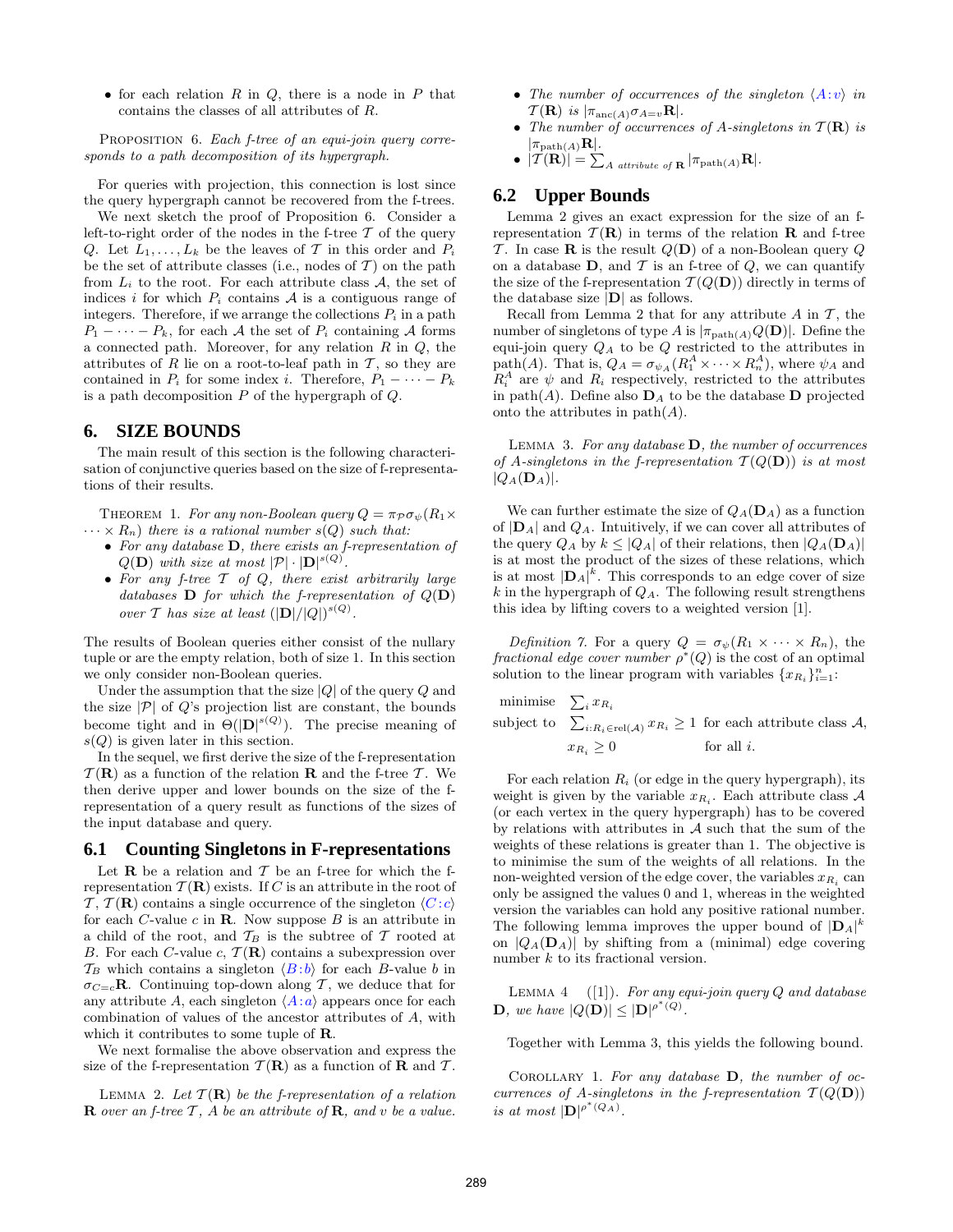

Figure 3: F-trees  $\mathcal{T}_3$  and  $\mathcal{T}_4$  of query  $\mathcal{Q}_2$  in Example 8.

Corollary 1 gives an upper bound on the number of occurrences of singletons of any attribute. By summing these bounds over all attributes of Q, we obtain an upper bound on the total number of occurrences of singletons in the frepresentation  $\mathcal{T}(Q(\mathbf{D}))$ , that is, on the size of  $\mathcal{T}(Q(\mathbf{D}))$ . Define  $s(\mathcal{T}) = \max_{A \in \mathcal{P}} \rho^*(Q_A)$  to be the maximal possible  $\rho^*(Q_A)$  over all head attributes  $A \in \mathcal{P}$  from Q. The bound on the size of  $\mathcal{T}(Q(\mathbf{D}))$  becomes as follows:

COROLLARY 2. The size of the f-representation  $T(Q(D))$ is at most  $|\mathcal{P}| \cdot |\mathbf{D}|^{s(\mathcal{T})}$ .

Let us now define  $s(Q) = \min_{\mathcal{T}} s(\mathcal{T})$  to be the minimum possible  $s(\mathcal{T})$  over all f-trees  $\mathcal T$  valid for  $Q$ . We then have:

COROLLARY 3. For any database  $D$ , there exists an frepresentation of  $Q(\mathbf{D})$  with size at most  $|\mathcal{P}|\cdot|\mathbf{D}|^{s(Q)}$ .

Example 8. Consider a database with relations  $R, S, T$ , and U with schemas  $\{A_R, E_R\}, \{A_S, B_S, C_S\}, \{A_T, B_T, D_T\}$ and  $\{C_U, D_U, E_U\}$  respectively, and the query  $Q_2 = \sigma_{\psi}(R \times$  $S \times T \times U$ , with  $\psi = (A_R = A_S = A_T, B_S = B_T, C_S =$  $C_U, D_T = D_U, E_R = E_U$ .

We compute  $|\mathcal{T}_3(Q_2(\mathbf{D}))|$ , where  $\mathcal{T}_3$  is the left f-tree in Figure 3. For any attribute  $E \in \{E_R, E_U\}$ , path $(E)$  contains all attributes of  $Q_2$  and hence  $Q_2^E = Q_2$ . The attribute classes of this query can be covered by the two relations  $S$  and  $U$ , so  $\rho^*(Q_2^E) \leq 2$ . On the other hand, the attribute classes  ${B_S, B_T}$  and  ${E_R, E_U}$  have no relations in common, so their corresponding conditions  $x_S + x_T \geq 1$  and  $x_R + x_U \geq 1$ imply  $\rho^*(Q_2^E) \geq 2$ . We thus obtain  $\rho^*(Q_2^E) = 2$ . For each of the other attributes, their corresponding path is a subset of  $path(E)$ , so their fractional cover numbers are at most 2. It follows that  $s(\mathcal{T}_3) = 2$  and  $|\mathcal{T}_3(Q_2(\mathbf{D}))| \leq 11 \cdot |\mathbf{D}|^2$  for any database D. However, the same bound already holds for  $|Q_2(\mathbf{D})|$ , so factorising over  $\mathcal{T}_3$  is not effective.

We now compute  $|\mathcal{T}_4(Q_2(\mathbf{D}))|$ , where  $\mathcal{T}_4$  is the right f-tree in Figure 3. The nodes with largest paths are  $\{B_S, B_T\}$  and  ${E_R, E_U}$ . Let us pick any attribute B and respectively E from the two attribute classes and consider the query restrictions  $Q_2^B$  and  $Q_2^E$ . We need at least two relations to cover all attributes of  $Q_2^B$ , so the edge cover number of  $Q_2^B$  is 2. However, in the fractional edge cover linear program, we can assign  $x_S = x_T = x_U = 1/2$  and  $x_R = 0$ . The covering conditions are satisfied, since each attribute class is covered by two of the relations  $S, T, U$ . The cost of this solution is  $3/2$ . It is in fact the optimal solution, so  $\rho^*(Q_2^B) = 3/2$ . For  $Q_2^E$ , the optimal solution is  $x_U = 2/3$  and  $x_R = x_S = x_T = 1/3$ with total cost  $\rho^*(Q_2^E) = 5/3$ , and hence  $s(\mathcal{T}_4) = 5/3$ . Thus by using  $\mathcal{T}_4$ , which unlike  $\mathcal{T}_3$  separates  $\{B_S, B_T\}$  and  ${E_R, E_U}$  into independent branches, we obtain factorisations  $\mathcal{T}_4(Q_2(\mathbf{D}))$  with size at most  $11 \cdot |\mathbf{D}|^{5/3} \ll 11 \cdot |\mathbf{D}|^2$ . In fact,  $\mathcal{T}_4$  is an optimal f-tree and  $s(Q_2) = 5/3$ .

#### **6.3 Lower Bounds**

We next show that the upper bound on the f-representation size is tight. For any non-Boolean query  $Q$  and any f-tree  $T$ of Q, there are arbitrarily large databases for which the size of the f-representation of the query result over  $\mathcal T$  asymptotically meets the upper bound.

Following Lemma 3, the number of occurrences of A-singletons is at most  $|Q_A(\mathbf{D}_A)|$ . In a first attempt to construct a database  $\mathbf{D}_A$  with large result for the query  $Q_A$ , we pick k attribute classes of  $Q_A$  and let each of them attain N different values. If each relation has attributes from at most one of these classes and size at most  $N$ , then the result of the query  $Q_A$  has size  $N^k$ . These k attribute classes correspond to an independent set of k nodes in the hypergraph of  $Q_A$ .

Similar to the upper bound, we can strengthen the above lower bound by lifting independent sets to a weighted version. Since the linear programs for the (fractional) edge cover and the independent set problems are dual, this lower bound meets the upper bound from Section 6.2. The following result forms the basis of our argument (our proof extends the one in [1] to queries with repeating relation symbols).

LEMMA 5. For any equi-join query  $Q$ , there exist arbitrarily large databases **D** such that  $|Q(\bf{D})| \geq (|\bf{D}|/|Q|)^{\rho^*(Q)}$ .

We now use Lemmata 2 and 5 to derive lower bounds on the number of occurrences of singletons of an attribute A in the f-representation of  $Q(D)$  over any f-tree T of Q.

LEMMA 6. There exist arbitrarily large databases  $\mathbf{D}$  such that the number of occurrences of A-singletons in the f-representation  $T(Q(D))$  is at least  $(|D|/|Q|)^{\rho^*(Q_A)}$ .

We now lift Lemma 6 from A-singletons to all singletons in  $\mathcal{T}(Q(\mathbf{D}))$  by considering the attribute A for which the lower bound  $(|\mathbf{D}|/|Q|)^{\rho^*(Q_A)}$  is the largest.

Corollary 4. There exist arbitrarily large databases D for which the size of the f-representation  $T(Q(\mathbf{D}))$  is at least  $(|{\bf{D}}|/|Q|)^{s(T)}.$ 

Finally, by minimising over all f-trees  $\mathcal T$  valid for  $Q$ , we find a lower bound on the size of the f-representation of  $Q(D)$  over f-trees.

COROLLARY 5. For any f-tree  $T$  of  $Q$  there exist arbitrarily large databases **D** for which the f-representation  $T(Q(\mathbf{D}))$ has size at least  $(|\mathbf{D}|/|Q|)^{s(Q)}$ .

For a fixed query and schema, the upper and lower bounds on the size of f-representations of query results meet asymptotically due to duality of linear programming. The fractional versions of the minimum hyperedge cover number for the upper bounds and of the maximum independent set number for the lower bounds are essential for the tightness result, since their integer versions need not be equal.

The parameter  $s(Q)$  thus completely characterises queries by the factorisability of their results within the class of frepresentations defined by f-trees.

Example 9. Let us continue Example 8 and consider the query  $Q_2$  and the right f-tree  $\mathcal{T}_4$  from Figure 3. The hypergraph of  $Q_2^E$ , where  $E \in \{E_R, E_U\}$ , has maximum independent set of size 1, since any two nodes share a common edge.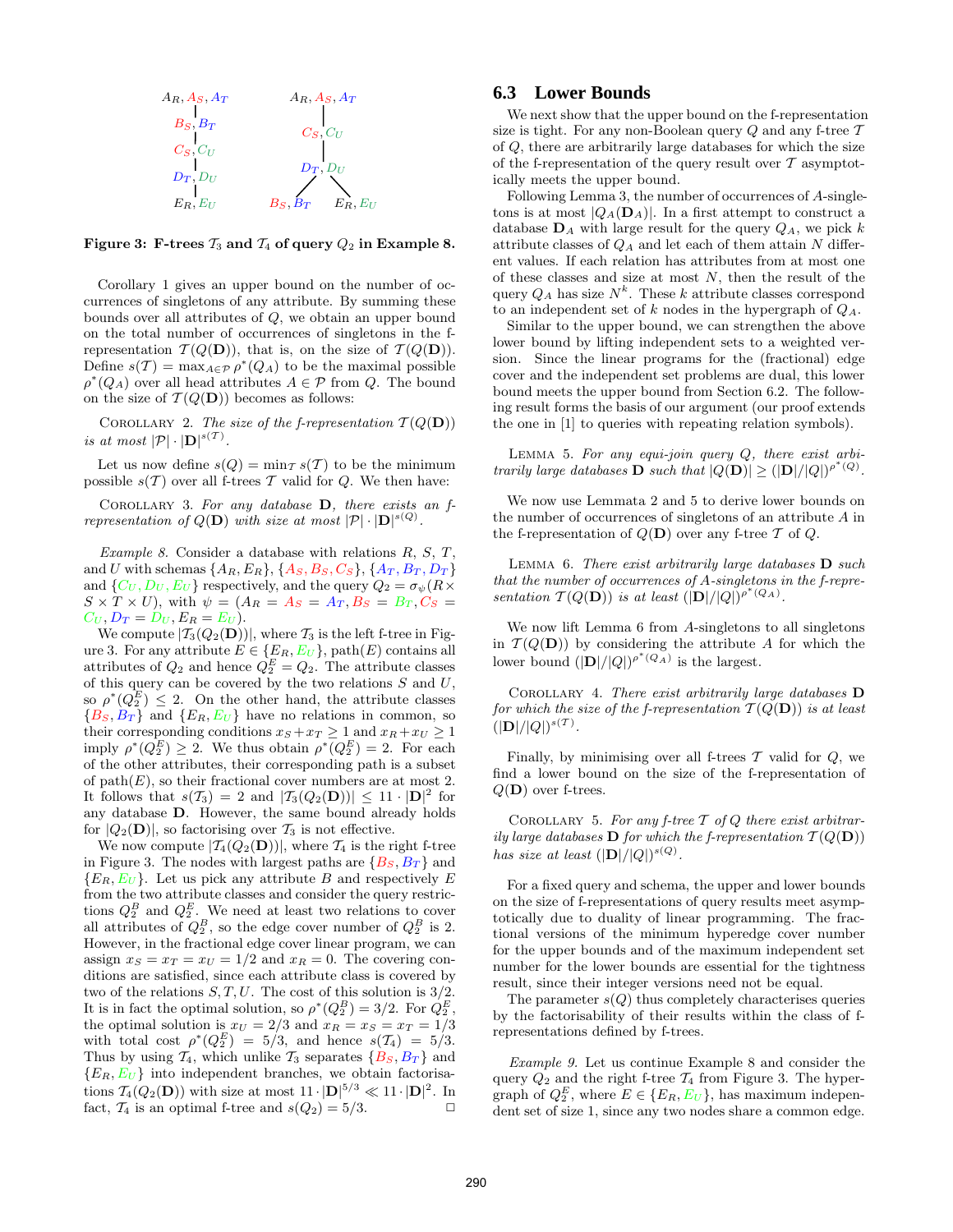We can trivially construct databases **D** for which the number of E-singletons is linear in D, yet this is much smaller than the lower bound given by Corollary 5. The fractional relaxation of the maximum independent set problem allows to increase the optimal cost to 5/3, thus meeting  $\rho^*(Q_2^E)$ by duality of linear programming. In this relaxation we assign nonnegative values to the attribute classes, so that the sum of values in each relation is at most one. By assigning  $y_A = 2/3$  and  $y_C = y_D = y_{\mathcal{E}} = 1/3$ , the sum in each relation is exactly one, and the total cost is 5/3. This is used in the proofs of Lemmas 5 and 6 to construct arbitrarily large databases  **for which the number of**  $E$ **-singletons in**  $\mathcal{T}_4(Q_2(\mathbf{D}))$  is at least  $(|\mathbf{D}|/|Q_2|)^{5/3} = (|\mathbf{D}|/4)^{5/3}$ .

One such database **D** would contain the relations  $\mathbf{R} =$  $[4] \times [2]$ ,  $S = [4] \times [2] \times [1]$ ,  $T = [4] \times [2] \times [1]$  and  $U = [2] \times [2] \times$ [2]. Here  $[N]$  denotes  $\{1, \ldots, N\}$  and the attributes of each relation are ordered alphabetically. Each relation has size 8 and the database **D** has size  $32 = 8 \times |Q_2|$ . The result  $Q(\mathbf{D})$ corresponds to the relation where  $A_R = A_S = A_T \in [4],$  $B_S = B_T = 1, C_S = C_U \in [2], D_T = D_U \in [2]$  and  $E_R =$  $E_U \in [2]$ , and any combination of these values is allowed. Its size is  $|Q_2(\mathbf{D})| = 32 = (32/4)^{5/3} = (|\mathbf{D}|/|Q_2|)^{5/3}$ .

Since all f-trees T for  $Q_2$  have  $s(T) \geq s(Q_2) = 5/3$ , the results in this subsection show that for any such f-tree  $T$  we can find databases **D** for which the size of  $\mathcal{T}(Q_2(\mathbf{D}))$  is at least  $(|\mathbf{D}|/|Q_2|)^{5/3} = (|\mathbf{D}|/4)^{5/3}$ .  $\Box$ 

#### **6.4 Succinctness Gap**

Corollary 3 shows that a shift from standard tabular representations of query results to equivalent factorised representations can bring an exponential gain in representation size. For equi-join queries, this gain is precisely captured by the difference between the exponent  $\rho^*(Q)$ , which defines tight bounds on the size of tabular representations of query results [1], and the exponent  $s(Q) = \min_{\mathcal{T}} (\max_A (\rho^*(Q_A))))$ , which defines tight bounds on the size of factorised representations of query results. We note that  $\rho^*(Q)$  has been previously defined for equi-join queries only [1], whereas  $s(Q)$ is defined for arbitrary conjunctive queries. By definition of  $s(Q)$ , we have that  $s(Q) \leq \rho^*(Q)$  for any query Q.

The gap between  $\rho^*(Q)$  and  $s(Q)$  can be as much as  $|Q|-1$ and thus arbitrarily large: if Q is a product of relations, then  $\rho^*(Q) = |Q|$  and  $s(Q) = 1$ . Any query, where at least one attribute per relation is not involved in joins, has  $\rho^*(Q) = |Q|$  yet it may still retain  $s(Q) = 1$ . Equi-join queries Q whose Boolean projections  $\pi_{\emptyset}Q$  are hierarchical, and queries whose head attributes belong to one equivalence class have  $s(Q) = 1$ . An arbitrarily large gap can be also witnessed by shifting from edge covers to fractional edge covers to characterise bounds on the cardinality of results for equi-join queries [10].

We next exemplify a class of queries with  $s(Q) > 1$ , but for which the succinctness gap is still exponential.

Example 10. Consider relations  $R_i$  over schemas  $\{A_i, B_i\}$  $\forall 1 \leq i \leq n$ . Let  $\psi = \bigwedge_{i=1}^{n-1} (B_i = A_{i+1})$  and  $Q_n = \sigma_{\psi}(R_1 \times R_2)$  $\cdots \times R_n$ ). This query is a chain of  $n-1$  joins.

An f-tree T for  $Q_{11}$  (i.e.,  $n = 11$ ) is shown in Figure 4. Let  $Q_{A_1}$  be the restriction of  $Q_{11}$  to path $(A_1)$ . Then,  $\rho^*(Q_{A_1}) =$ 3. This value is 3 or less for other attributes, so  $s(\mathcal{T}) = 3$ , which is the lowest possible value and hence  $s(Q_{11}) = 3$ . For arbitrary n,  $s(Q_n) = \Theta(\log n)$ . The fractional edge cover of  $Q_n$  has cost  $\Theta(n)$ , so by Lemma 5, the query result  $Q_n(\mathbf{D})$ 



Figure 4: An f-tree for  $Q_{11}$  with  $s(T) = 3$ , the lowest possible over all f-trees of  $Q_{11}$  (From Example 10).

can be as large as  $\Omega((|\mathbf{D}|/n)^{\Theta(n)})$ . This is exponentially larger than the upper bound  $2n \cdot |D|^{(\Theta(\log n))}$  on the size of its equivalent f-representation over an f-tree witnessing  $s(Q_n)$ .

Example 10 shows that branching in f-trees is key to a low value for the parameter  $s(Q)$  and thus to succinct frepresentations. Equi-join queries Q whose Boolean projections  $\pi_{\emptyset}Q$  are hierarchical admit f-trees with maximal branching factor and hence value 1 for  $s(Q)$ : for each rootto-leaf path in such an f-tree there is a relation with attributes in each node of the path. If branching is not possible and the f-tree is a single path, then the factorisation over such an f-tree is in worst case as large as its equivalent tabular representation. Example 8 shows this for the left f-tree  $\mathcal{T}_3$  in Figure 3. This observation suggests that queries whose f-trees are paths cannot benefit from factorisations, since their results are in general not factorisable. All f-trees of a query Q are paths if and only if any two nodes are dependent. For equi-join queries this means that any two attribute classes have attributes from a common relation, as exemplified next.

Example 11. Consider the relations  $R_{i,j}$  for  $1 \leq i < j \leq n$ with schemas  $\{A_{i,j}^i, A_{i,j}^j\}$ . Let  $Q = \sigma_{\psi}(\chi_{i, where  $\psi$$ equates all attributes with the same superscript i.

The f-trees of the query  $Q$  have  $n$  nodes that correspond to attribute classes in Q, and for each pair of nodes a relation containing one attribute from both nodes. Therefore, the possible  $(n!)$  f-trees of Q are paths of n nodes.

For each such tree  $\mathcal T$ , the path of an attribute  $A$  in the bottom node includes all nodes of  $\mathcal T$ , the associated query  $Q_A$  is equal to  $Q$ , and its fractional edge cover number is  $\rho^*(Q) = \binom{n}{2} \frac{1}{n-1} = \frac{n}{2}$ . (An optimal fractional edge cover assigns weight  $\frac{1}{n-1}$  to each of the  $\binom{n}{2}$  relations.) It follows that  $s(\mathcal{T}) = \frac{n}{2}$  for any f-tree  $\mathcal T$  of  $Q$ , and hence  $s(Q) = \frac{n}{2}$ .

# **7. FINDING THE EXPONENT**

In this section we give an algorithm to compute the parameter  $s(Q)$  that characterises the upper bound on the size of f-representations of query results. The algorithm iterates with polynomial delay over some f-trees of the input query Q, including an f-tree T with minimum  $s(T)$ . For each ftree  $\mathcal T$  we then compute in polynomial time the parameter  $s(\mathcal{T})$ , which is the maximum  $\rho^*(Q_A)$  over all attributes A in  $Q$ ; in contrast, finding the integer version of  $\rho^*(Q_A)$  is NP-hard. The parameter  $s(Q)$  is the minimum  $s(T)$  over all enumerated f-trees  $T$ .

An f-tree  $\mathcal T$  valid for a query  $Q$  is an unordered rooted forest whose nodes are labelled by the equivalence classes of head attributes of Q and satisfy the path condition. In case  $\mathcal T$  is a tree with root  $\mathcal A$  and subtrees  $\mathcal U$ , then  $\mathcal T$  satisfies the path condition if  $\mathcal U$  satisfies the path condition. In case  $\mathcal T$ is a forest  $\mathcal{T}_1, \ldots, \mathcal{T}_n$ , then it satisfies the path condition iff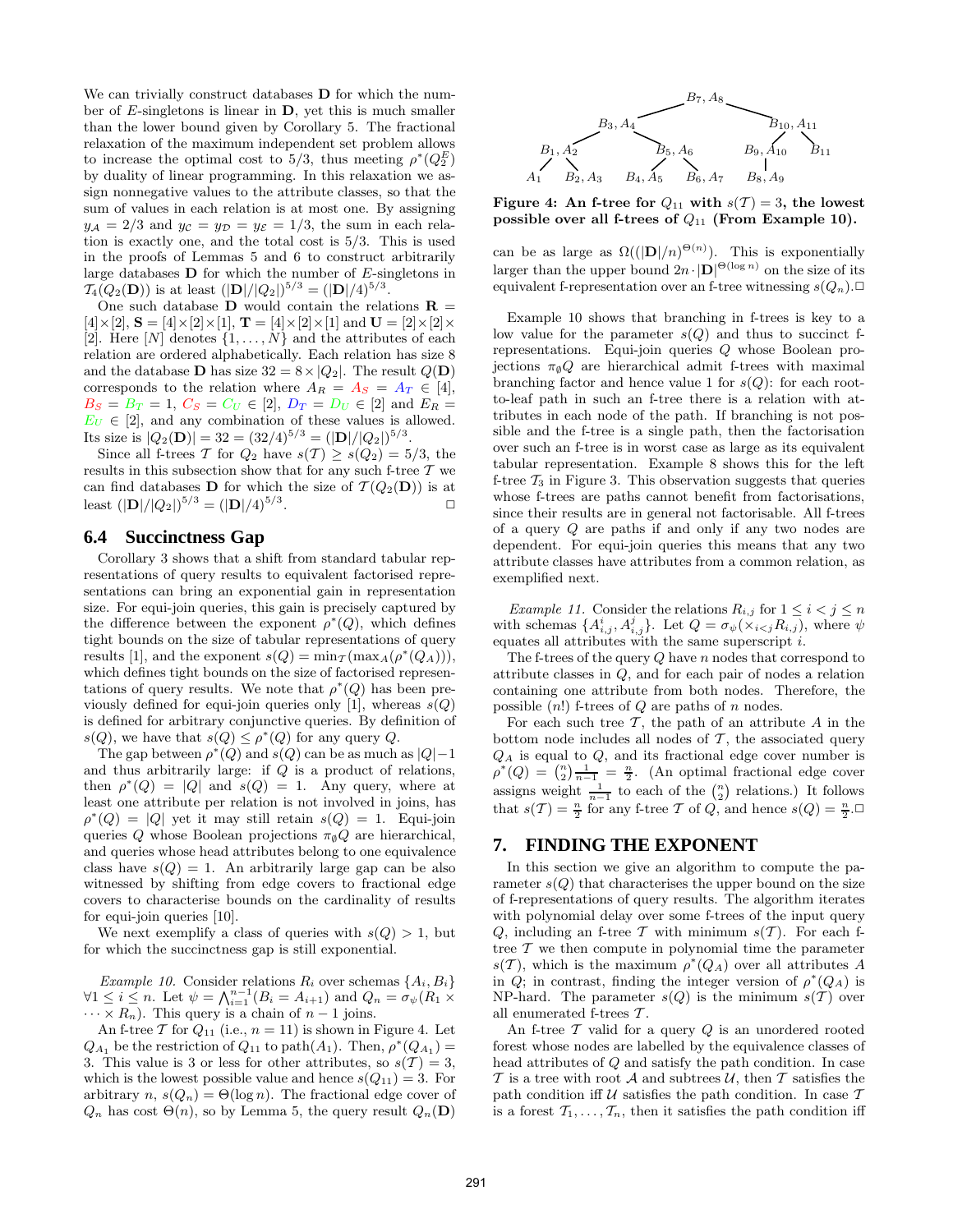| Let $D_A$ be the set of nodes dependent on node A<br>Let $>$ be a partial order on nodes: $A > B$ if<br>$\bullet$ $D_{\mathcal{B}} \subset D_{\mathcal{A}}$ , or<br>• $D_{\mathcal{B}} = D_{\mathcal{A}}$ and A comes before B in lexicographic order. |  |  |  |  |  |  |
|--------------------------------------------------------------------------------------------------------------------------------------------------------------------------------------------------------------------------------------------------------|--|--|--|--|--|--|
| iter (set $S$ of nodes)                                                                                                                                                                                                                                |  |  |  |  |  |  |
| if $S$ is empty then                                                                                                                                                                                                                                   |  |  |  |  |  |  |
| <b>output</b> the empty tree                                                                                                                                                                                                                           |  |  |  |  |  |  |
| else let $P_1, \ldots, P_n$ be a maximal partition of S such that                                                                                                                                                                                      |  |  |  |  |  |  |
| for all $i \neq j$ , any $A \in P_i$ and $B \in P_j$ are independent                                                                                                                                                                                   |  |  |  |  |  |  |
| if $n=1$ then                                                                                                                                                                                                                                          |  |  |  |  |  |  |
| foreach >-maximal $A \in S$ do<br>$(*)$                                                                                                                                                                                                                |  |  |  |  |  |  |
| foreach $\mathcal{U} \in \text{iter}(S \setminus \{A\})$ do                                                                                                                                                                                            |  |  |  |  |  |  |
| output $A(U)$                                                                                                                                                                                                                                          |  |  |  |  |  |  |
| else                                                                                                                                                                                                                                                   |  |  |  |  |  |  |
| for each $(T_1, \ldots, T_n) \in (\text{iter}(P_1), \ldots, \text{iter}(P_n))$ do                                                                                                                                                                      |  |  |  |  |  |  |
| output $T_1 \cup \cdots \cup T_n$                                                                                                                                                                                                                      |  |  |  |  |  |  |
|                                                                                                                                                                                                                                                        |  |  |  |  |  |  |

Figure 5: Enumerating f-trees of a query. The set  $S$  consists of the nodes labelled by the equivalence classes of the head attributes in the query.

each of the trees  $\mathcal{T}_1, \ldots, \mathcal{T}_n$  satisfies the path condition and the nodes in different trees are independent.

This characterisation of the path condition suggests a recursive algorithm for enumerating all valid f-trees over a set  $S$  of nodes: try all possible partitions of  $S$  into independent trees, for each tree try all possible nodes as root and continue recursively for its descendants.

*Example 12.* Consider the query  $Q_1$  in Example 5. Any valid f-tree must be a single tree since the node  $\{A_R, A_S, A_T\}$ is dependent on all other nodes. If we choose  $\{A_R, A_S, A_T\}$ for a root, in the next recursive call we can split the remaining nodes into  $P_1 = \{\{B_R, B_S\}, \{C\}, \{D\}\}\$ and  $P_2 = \{E_T\}.$ The nodes in  $P_1$  and  $P_2$  are independent since  $R$  and  $S$  only have attributes in  $P_1$  and  $T$  only has attributes in  $P_2$ . The f-tree  $\mathcal{T}_1$  in Figure 1 is produced within this recursive call. If we choose  ${B_R, B_S}$  for a root, in the next recursive call the remaining nodes cannot be split into independent subtrees, since the  $\{A_R, A_S, A_T\}$  is dependent on all other nodes. In Figure 1, the f-tree  $\mathcal{T}_2$  is produced within this call, while the third tree is not a valid f-tree and thus not produced.  $\Box$ 

Some choices of partitions and of roots are always suboptimal when searching for an f-tree  $T$  with lowest possible  $s(T)$ . We next discuss two improvements that are incorporated in the algorithm iter given in Figure 5.

Firstly, it always pays off to have as root a node which is dependent on as many other nodes as possible.

LEMMA 7. Let  $T$  be an f-tree with nodes  $A$  and  $B$  such that B is an ancestor of A and all nodes dependent on B are also dependent on  $A$ . By exchanging  $A$  and  $B$  in  $T$  we do not violate the path condition and do not increase  $s(\mathcal{T})$ .

Lemma 7 implies that we do not need to consider f-trees with root  $\beta$ . For example, the f-tree  $\mathcal{T}_2$  in Figure 1 is suboptimal since  ${B_R, B_S}$  is the root instead of  ${A_R, A_S, A_T}$ . In addition, if the nodes  $A$  and  $B$  are dependent on the same nodes, they are interchangeable in any f-tree (with respect to the path condition), and to find an optimal f-tree we only need to consider one of them as root.

Secondly, it always pays off to partition the nodes in as many independent trees as possible. For any set of nodes, there always exists a maximal partition such that the nodes are independent across parts. For any coarser partition, we could further partition while not increasing  $path(A)$  for any attribute A and thus not increasing  $s(\mathcal{T})$ .

*Example 13.* For the query  $Q_1$  in Example 5, the algorithm iter in Figure 5 does not output the second tree in Figure 1. The node  ${B_R, B_S}$  is not considered for the root since it depends on a strict subset of the nodes that  ${A_R, A_S, A_T}$  depends on. In fact, for  $Q_2$  iter only produces the first tree from Figure 1.  $\Box$ 

Using lazy evaluation, at any one time the number of calls of iter on the stack is at most linear in the number of nodes, and between two consecutively generated f-trees, there are at most linearly many recursive calls. The execution time inside each call is dominated by the computation of the maximal partition (takes quadratic time in the number of nodes in  $S$  if node dependencies are precomputed), and the iteration over all >-maximal nodes (takes quadratic time in the number of nodes in  $S$  if the  $\geq$ -order is precomputed). The delay between consecutive f-trees is thus at most cubic in the number of nodes. The precomputation of node dependencies takes time quadratic in the number of attributes and the precomputation of the >-order takes time cubic in the number of nodes. The space needed for both operations is quadratic in the number of nodes.

THEOREM 2. Given a query  $Q$ , Algorithm iter

• enumerates f-trees of Q with delay cubic and space quadratic in the number of Q's equivalence classes and • finds an f-tree T with  $s(T) = s(Q)$ .

The algorithm can enumerate exponentially many f-trees.

*Example 14.* The query Q in Example 11 has n attribute classes and thus  $n$  nodes in any f-tree of  $Q$ . These nodes cannot be partitioned by iter since any two of them contain an attribute of a relation  $R_{i,j}$  and hence all are dependent. Therefore the valid f-trees for Q are paths of the n nodes. The algorithm iter outputs n! distinct f-trees of  $Q$ .  $\Box$ 

For a given f-tree T, we can compute  $s(T)$  in polynomial time. In this sense we can recognise good f-trees efficiently. In particular, given a query Q and a positive rational number q, the threshold problem of determining whether Q has an f-tree T with  $s(T) \leq q$  is in NP: the certificate is T itself.

The parameter  $s(Q)$  is the lowest value q for which there exists an f-tree T with  $s(T) \leq q$ . Given an NP oracle answering the threshold problem above, we can find  $s(Q)$  by binary search over the rationals (using the Stern-Brocot tree). Since the value of  $s(Q)$  is of polynomial length, the search makes only polynomially many queries to the oracle. It remains open whether the threshold problem is NP-hard.

# **8. COMPUTING F-REPRESENTATIONS OF QUERY RESULTS**

The algorithm gen in Figure 6 computes the f-representation of a query result over a given f-tree of the query. A key feature of this algorithm is that it does not require the query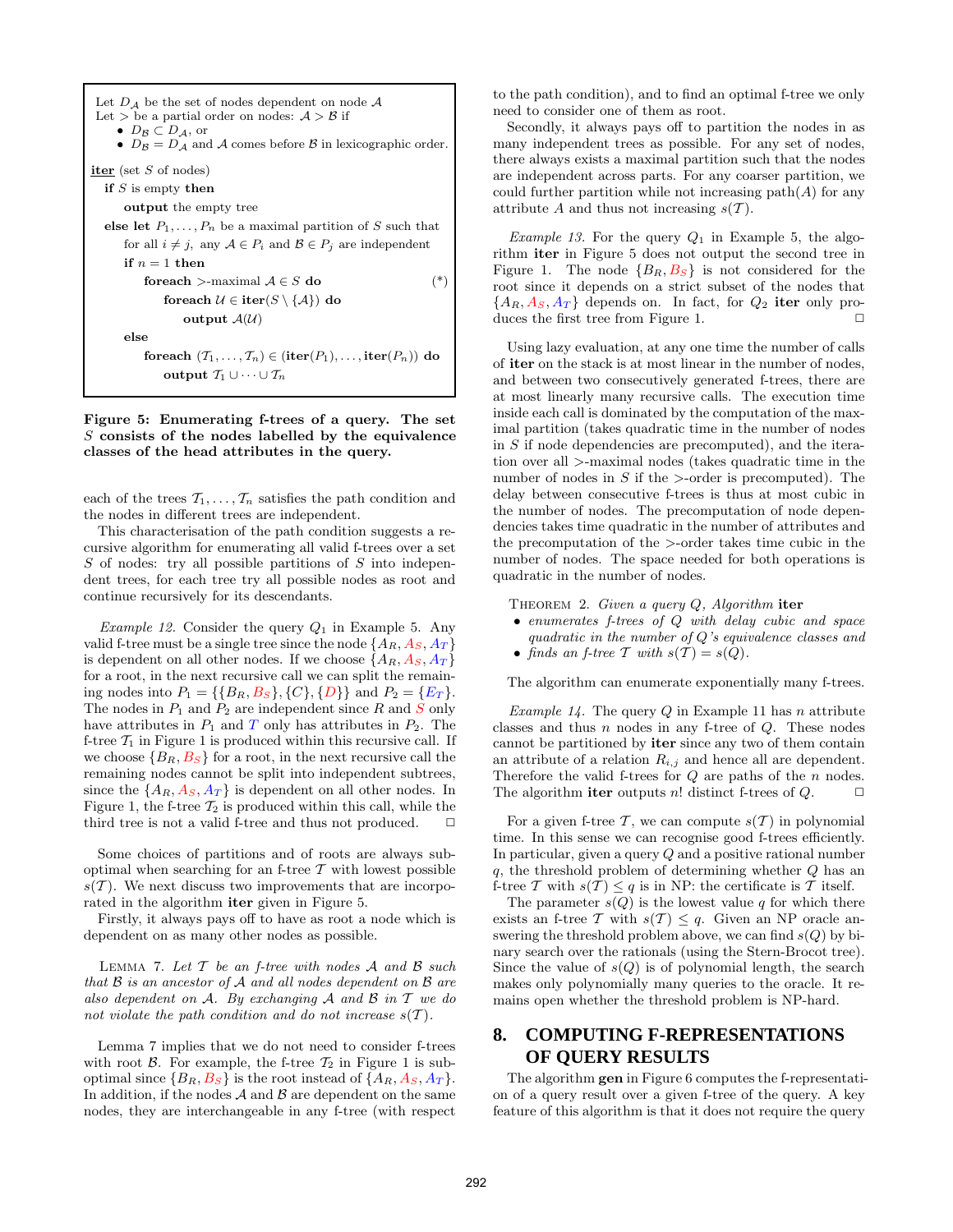**gen**(f-tree T, ranges of tuples  $(\mathcal{R}_1, \ldots, \mathcal{R}_n)$ ) if  $\exists i : \mathcal{R}_i = ∅$  then return  $\emptyset$ if T is empty then return  $\langle \rangle$ if T is a forest  $T_1, \ldots, T_k$  then return gen $(\mathcal{T}_1, (\mathcal{R}_1, \ldots, \mathcal{R}_n)) \times \ldots \times$  $gen(\mathcal{T}_k, (\mathcal{R}_1, \ldots, \mathcal{R}_n))$ if  $T$  is a tree  $\mathcal{A}(\mathcal{U})$  then foreach  $1 \leq j \leq n$  do let  $\mathcal{R}'_j = \mathcal{R}_j$ let  $E = \emptyset$ **foreach** value a shared by all attributes in  $A$  do  $(*)$ let  $F = \langle \rangle$ for<br>each attribute  $A \in \mathcal{A}$  do let  $\mathcal{R}_i$  = range of relation with attribute A **let**  $\mathcal{R}'_i$  = the subrange of  $\mathcal{R}_i$  with  $A = a$ if A is a head attribute then  $F = F \times \langle A : a \rangle$ else  $F = F \times \langle \rangle$ let  $E = E \cup F \times \textbf{gen}(\mathcal{U}, (\mathcal{R}'_1, \dots, \mathcal{R}'_n))$ return E

Figure 6: Computing the f-representation of the result of a query over a given f-tree.

result as input and constructs the f-representation directly from the input database. This is desirable since the query result can be much larger than its f-representation.

Given a query  $Q$ , an f-tree  $\mathcal{T}_0$  of  $Q$ , and a database  $D$ , the algorithm takes as input  $(1)$  an f-tree T that is an extension of  $\mathcal{T}_0$  and thus captures all joins in  $Q$ , and  $(2)$  a list of ranges of tuples in each relation in the database D; initially, each range  $\mathcal{R}_i$  for a relation  $\mathbf{R}_i$  is  $(1, |\mathbf{R}_i|)$  and can thus address all tuples in  $\mathcal{R}_i$ . We assume that the attributes of each relation  $\mathbf{R}_i$  are previously ordered following a topological sort of T and each relation  $\mathbf{R}_i$  is sorted lexicographically by the order of its attributes.

The nodes of the f-tree  $\mathcal T$  are processed top-down, using recursion on the structure of  $T$ . If we sort the tuples of each relation by attributes according to a topological ordering of  $T$ 's nodes, then in each call to **gen** the range of tuples forms a contiguous range  $\mathcal{R}_i$  in each relation  $\mathbf{R}_i$  and we only need to pass pointers to the beginning and end of  $\mathcal{R}_i$ .

If an input range is empty, then it represents the empty relation and thus the whole result is empty. If no range is empty and the f-tree  $\mathcal T$  is empty, then the represented relation is not empty and must be the nullary singleton  $\langle \rangle$ . In case  $\mathcal T$  is a forest, we then recurse on each of its trees with the same input database given as a list of tuple ranges.

At each call with a tree rooted at a node A, for each relation  $\mathbf{R}_i$  with an attribute  $A \in \mathcal{A}$ , the tuples of  $\mathbf{R}_i$  in the corresponding range  $\mathcal{R}_i$  are already sorted by A. When iterating over values a common to all attributes in  $A$ , the tuples with value  $\alpha$  for each attribute in  $\mathcal A$  appear in sequence and the values common to all attributes can be found by one scan over all ranges. This defines the new tuple ranges  $\mathcal{R}'_i$ and we recurse on the children of the current node with the new ranges. The ranges of relations without attributes in  $A$ remain unchanged. For each value a, we construct a product of the f-representation returned by the recursive call on the children of the current node and of the singletons for the attributes in  $A$ . In case of queries with projection, there

may be attributes that are not head. We accommodate this by considering nullary singletons instead of singletons for non-head attributes. This corresponds to projecting out the singletons corresponding to the non-head attributes.

The obtained f-representation is not necessarily normalised, since during its construction we may introduce nullary singletons and empty relations. The f-representation can be normalised in linear time as discussed in Section 4.

PROPOSITION 7. Let  $Q$  be a query,  $T$  be an f-tree of  $Q$ ,  $\hat{T}$ be an extension of T, and  $\mathbf{D} = (\mathbf{R}_1, \dots, \mathbf{R}_n)$  be a database. The f-representation  $T(Q(D))$  can be computed by  $\textbf{gen}(\hat{T}, \hat{T})$  $((1, |\mathbf{R}_1|), \ldots, (1, |\mathbf{R}_n|)))$  followed by normalisation.

In case of a query with projection, during the top-down processing of the nodes of the f-tree  $\mathcal T$  we can reach a node without head attributes. To compute the f-representation of the query result, we only need to check at that node for the emptiness of the query associated with that node on the database defined by the ranges valid at that recursion step. This can be done using any existing query evaluation method for Boolean queries [11]. The (suboptimal) approach considered here is to compute the f-representation Φ of the result of that query, normalise it, and then check for emptiness. An optimisation is to avoid computing the whole f-representation  $\Phi$  and stop once the represented relation contains a (nullary) tuple.

We next investigate the time complexity of the algorithm first for equi-joins and then for arbitrary conjunctive queries.

The time taken by calls in case  $T$  is a forest is absorbed into subsequent calls for trees. Consider now a call in case  $\mathcal T$  is a tree rooted at a node  $\mathcal A$ . During the execution of the loop over values a, for each relation  $R_i \in rel(\mathcal{A})$  the tuples in the range  $\mathcal{R}_i$  have equal values for attributes in anc( $\mathcal{A}$ ). The next attribute of each  $R_i$  in the topological sort of  $T$ is an attribute from A, so each range  $\mathcal{R}_i$  is sorted by the values of the attribute from A. Therefore, to iterate over all ranges  $\mathcal{R}'_i \subseteq \mathcal{R}_i$  sharing the same value of  $\mathcal{A}$ , it suffices to scan these ranges simultaneously, searching for common values of  $A$ . The time complexity of this iteration is linear in the total number of tuples in the ranges  $\mathcal{R}_i$  for relations  $R_i \in \text{rel}(\mathcal{A})$ . The following lemma quantifies this number.

LEMMA 8. Given an f-tree  $\mathcal T$  of an equi-join query  $Q$ , the number of tuples visited by gen when computing  $T(Q(D))$ is  $O(|\mathcal{S}| \cdot |Q| \cdot |\mathbf{D}|^{s(\mathcal{T})}).$ 

An additional cost is sorting the relations of D before calling **gen**. This takes time  $O(|\mathcal{S}| \cdot |\mathbf{D}| \cdot \log |\mathbf{D}|)$ . Together with Lemma 8, this yields an upper bound on the running time of our factorisation algorithm.

THEOREM 3. Let  $Q$  be an equi-join query. For any f-tree  $\mathcal T$  of  $Q$  and database **D**, the f-representation  $\mathcal T(Q(\mathbf D))$  can be computed in time

•  $O(|\mathcal{S}| \cdot |\mathbf{D}| \cdot (|Q| + \log |\mathbf{D}|))$  if  $s(\mathcal{T}) = 1$ , and

•  $O(|\mathcal{S}| \cdot |Q| \cdot |\mathbf{D}|^{s(\mathcal{T})})$  otherwise.

For equi-join queries, the time to compute the f-representation is thus near-optimal, since it only needs an additional factor of schema size  $(|\mathcal{S}|)$  to the size of the f-representation.

This result carries over to arbitrary conjunctive queries by considering extensions  $\hat{\mathcal{T}}$  of  $\mathcal{T}$ . That is, we construct the f-representation of the query result by calling our algorithm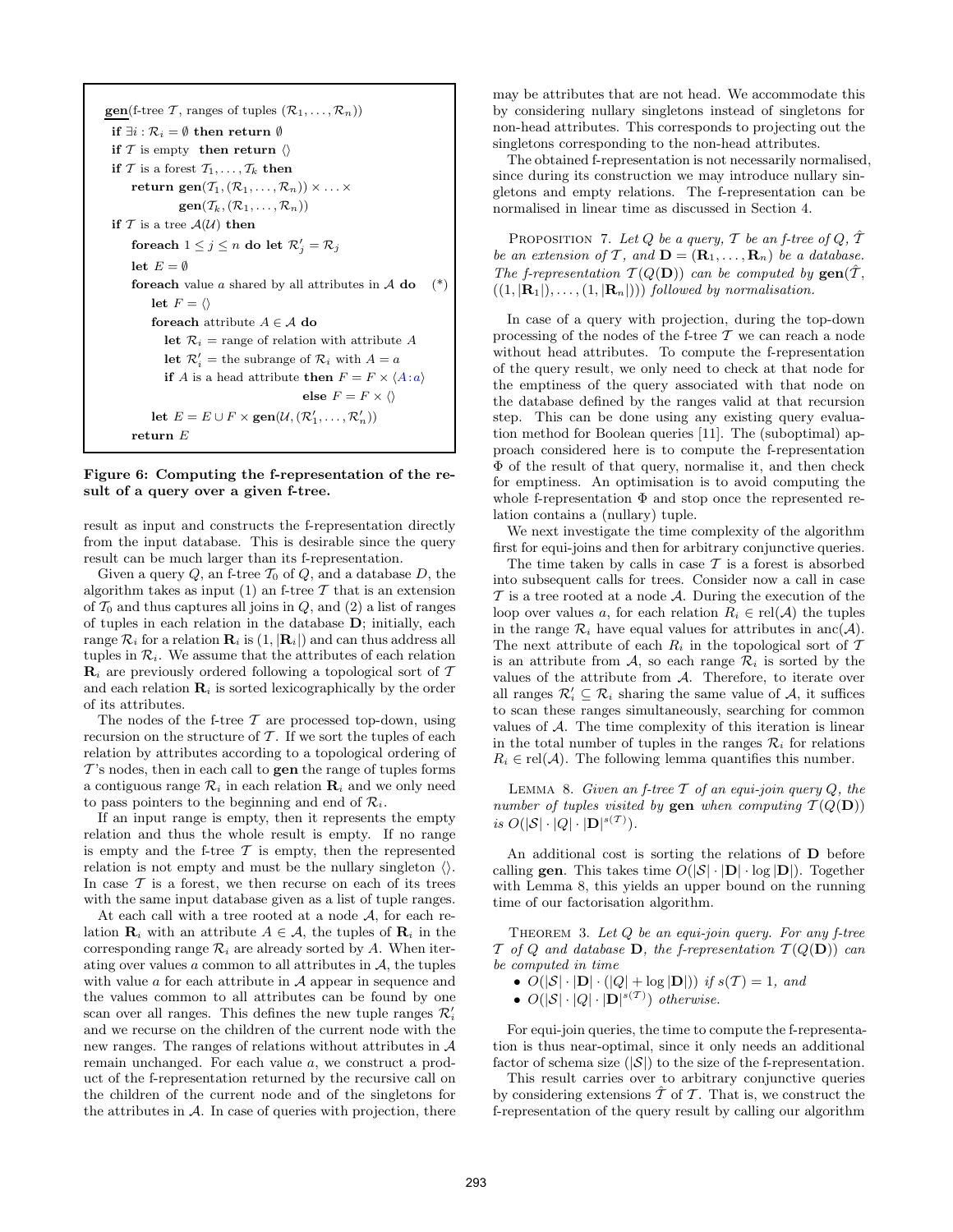

Figure 7: Left to right: an f-tree  $\mathcal{T}_5$  for the query  $Q_3$ , an f-tree  $\mathcal{T}_6$  for the query  $\pi_{A_R,B_R,B_S,D_T}Q_3$  in Example 15, and its optimal extension  $\hat{\mathcal{T}}_6$ .



Figure 8: A database D during the execution of  $gen(\mathcal{T}_5, Q_3, \mathcal{R}).$ 

with parameter  $\hat{T}$  and projecting out singletons corresponding to non-head attributes. To improve performance, we consider optimal extensions.

Definition 8. An extension  $\hat{\mathcal{T}}$  of an f-tree  $\mathcal{T}$  is optimal if  $s(\hat{\mathcal{T}})$  is minimal among all extensions of  $\mathcal{T}$ .

The time complexity of computing f-representations in case of conjunctive queries depends on optimal extensions of their f-trees. This can incur a considerable overhead, since their optimal extensions can be arbitrarily larger. For instance, Boolean queries have empty f-trees with optimal extensions of size linear in the number of equivalence classes. This overhead accounts however for the hardness of checking emptiness for conjunctive queries. The following theorem strictly generalises Theorem 3.

THEOREM 4. Let  $Q$  be a conjunctive query,  $T$  be an f-tree of  $Q$ , and  $T$  be an optimal extension of  $T$ . For any database **D**, Algorithm gen computes the f-representation  $T(Q(D))$ in time

- $O(|\mathcal{S}| \cdot |\mathbf{D}| \cdot (|\mathcal{Q}| + \log |\mathbf{D}|))$  if  $s(\hat{\mathcal{T}}) = 1$ , and
- $O(|\mathcal{S}| \cdot |Q| \cdot |\mathbf{D}|^{s(\hat{\mathcal{T}})})$  otherwise.

Example 15. Consider the relations  $R$ ,  $S$  and  $T$  over schemas  $\{A_R, B_R\}, \{B_S, C_S\}$  and  $\{C_T, D_T\}$ , and the query  $Q_3 =$  $\sigma_{\psi}(R \times S \times T)$  with  $\psi = (B_R = B_S \wedge C_S = C_T)$ . Figure 7 depicts an f-tree  $\mathcal{T}_5$  of  $Q_3$ . Let  $\mathcal B$  be the node with the equivalence class  $\{B_R, B_S\}$ , and similarly for A, C and D.

Let us examine the execution of the call  $gen(\mathcal{T}_5, \mathcal{R})$ , where  $\mathcal R$  represents the full range in each relation of database  $D$  in Figure 8. The attributes of each relation are already ordered following a topological sort of  $\mathcal{T}_5$  in Figure 8. The root of  $\mathcal{T}_5$ is the node  $\beta$ , and the first execution of the loop  $(*)$  finds the ranges marked by  $(\checkmark)$  in Figure 8, with the common value of  $B_R = B_S = 2$ . Notice that T does not have an attribute in the root node, so its range remains unchanged. After these ranges are found, they are passed to a next call of gen on the subtree formed by the children of  $\beta$ , which recurses separately into the subtree formed by  $A$  and the subtree formed by  $\mathcal C$  and  $\mathcal D$ . The latter call iterates over the common values  $C_S$  and  $C_T$  of S and T respectively within the current ranges. The only common value found is 1, for which the range of  $T$  is restricted to the first two tuples and gen is called on the leaf D. The second execution of the loop (\*) in the outermost call of gen finds ranges with common

|                                                                         | $R$ $A_R$ $B_R$ |                                                                         | $S$ $B_S$ $C_S$ |  |                                                                                      | $T$ $C_T$ $D_T$ |
|-------------------------------------------------------------------------|-----------------|-------------------------------------------------------------------------|-----------------|--|--------------------------------------------------------------------------------------|-----------------|
|                                                                         |                 |                                                                         |                 |  |                                                                                      |                 |
|                                                                         |                 |                                                                         |                 |  |                                                                                      |                 |
| $\begin{array}{c c} r_{12} & 1 \\ r_{13} & 1 \\ r_{23} & 2 \end{array}$ |                 | $\begin{array}{c c} s_{21} & 2 \\ s_{31} & 3 \\ s_{32} & 3 \end{array}$ |                 |  | $\begin{array}{c cc} t_{12} & 1 & 2 \\ t_{13} & 1 & 3 \\ t_{23} & 2 & 3 \end{array}$ |                 |

Figure 9: An annotated database. The leftmost (underlined) column in each relation is the annotation attribute whose values are tuple identifiers.

value  $B_R = B_S = 3$  and again recurses into the subtrees below  $\beta$ . The final result of the algorithm is

$$
T_5(Q_3(D)) = \langle B:2\rangle \langle A:1\rangle \langle C:1\rangle (\langle D:2\rangle \cup \langle D:3\rangle) \cup \langle B:3\rangle (\langle A:1\rangle \cup \langle A:2\rangle) \times \times (\langle C:1\rangle (\langle D:2\rangle \cup \langle D:3\rangle) \cup \langle C:2\rangle \langle D:3\rangle)
$$

where we have eliminated most  $\times$  symbols for clarity.

Consider now the query  $\pi_{A_R,B_R,B_S,D_T}Q_3$ , a projected version of  $Q_3$ , and the computation of its result on the database **D** from Figure 8, factorised over the f-tree  $\mathcal{T}_6$  shown in Figure 7. Assume that the algorithm gen uses the extension  $\hat{\mathcal{T}}_6$  of  $\mathcal{T}_6$ . At node **D**, we iterate over all ranges of tuples with the same  $D_T$ -values of T, but we still need to check whether the tuples in the newly-computed ranges satisfy the join condition  $C_S = C_T$ . By using the extension  $\hat{T}_6$  shown in Figure 7, the join condition is enforced by multiplying the **D**-singletons with the result of **gen** at node  $\mathcal{C}$ . The resulting f-representation for the sample database D is

$$
\langle \mathcal{B}:2\rangle \langle \mathcal{A}:1\rangle (\langle \mathcal{D}:2\rangle \langle \rangle \cup \langle \mathcal{D}:3\rangle \langle \rangle) \cup \langle \mathcal{B}:3\rangle (\langle \mathcal{A}:1\rangle \cup \langle \mathcal{A}:2\rangle) (\langle \mathcal{D}:2\rangle \langle \rangle \cup \langle \mathcal{D}:3\rangle (\langle \rangle \cup \langle \rangle)),
$$

which gives  $\mathcal{T}_6(Q_3(\mathbf{D}))$  after normalisation:

 $\langle B: 2\rangle \langle A: 1\rangle (\langle \mathcal{D}: 2\rangle \cup \langle \mathcal{D}: 3\rangle) \cup$  $\langle B: 3 \rangle (\langle A: 1 \rangle \cup \langle A: 2 \rangle)(\langle \mathcal{D}: 2 \rangle \cup \langle \mathcal{D}: 3 \rangle)$ 

#### **9. ANNOTATED DATABASES**

In this section, we consider f-representations of provenance for conjunctive queries over annotated databases. Annotations are used to encode provenance information, conditions in uncertain tables, events in probabilistic databases, and tuple multiplicities to support bag semantics.

An annotated relation  $R$  is a relation with special annotation attributes, denoted by  $\underline{R}$ , which carry annotations in the form of tuple identifiers. Annotations are propagated through queries from input to the result [12, 8]; in particular, they cannot be projected away.

Example 16. Figure 9 shows an annotated version of the database in Figure 8. Some tuples in the result of query  $Q_3$ from Example 15 on this database are

| R S T A R B R B S C S T D T                                                                                                                                                                       |  |  |  |
|---------------------------------------------------------------------------------------------------------------------------------------------------------------------------------------------------|--|--|--|
|                                                                                                                                                                                                   |  |  |  |
|                                                                                                                                                                                                   |  |  |  |
| $\begin{array}{c cccccc} r_{12} \ s_{21} \ t_{12} & 1 & 2 & 2 & 1 & 1 & 2 \\ r_{12} \ s_{21} \ t_{13} & 1 & 2 & 2 & 1 & 1 & 3 \\ r_{13} \ s_{31} \ t_{12} & 1 & 3 & 3 & 1 & 1 & 2 \\ \end{array}$ |  |  |  |
| . 11                                                                                                                                                                                              |  |  |  |
|                                                                                                                                                                                                   |  |  |  |

For an annotated tuple  $t$  in the query result, the annotation attributes hold the identifiers of the input tuples used to create t. Let us denote by  $\mathcal I$  the annotation attributes of a relation.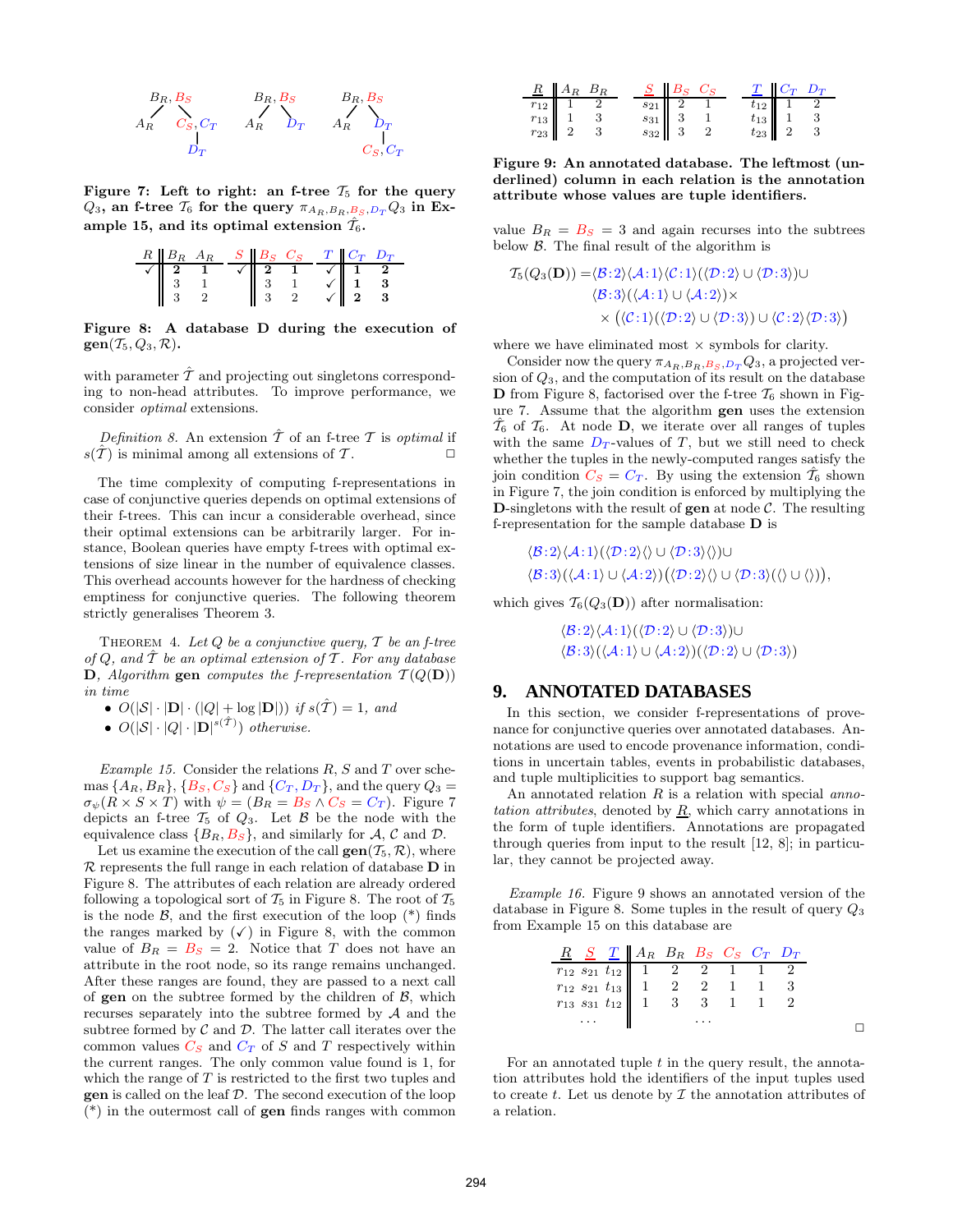

Figure 10: Left to right: f-tree  $\mathcal{T}_5$  from Figure 7 extended with annotation attributes at leaves, and a provenance f-tree  $\mathcal{T}_6$  for  $\mathcal{Q}_4$ , which is a forest of two trees.

Definition 9. The provenance  $\varphi(t)$  of a tuple t in the result of a query  $Q$  with projection list  $P$  on a database  $D$  is the relation  $\pi_{\mathcal{I}} \sigma_{\bigwedge_{A \in \mathcal{P}} A = t(A)} Q(\mathbf{D}).$ 

If we interpret relational product  $(x)$  as multiplication and relational union (∪) as addition, then  $\varphi(t)$  becomes a provenance polynomial over the semiring of tuple identifiers with operations addition and multiplication [8]. Provenance polynomials admit different scenarios: in the Boolean semiring used in probabilistic databases and incomplete information, the identifiers are Boolean variables and the operations are logical "or" and "and"; in the semiring over natural numbers used for bag semantics, the identifiers are numbers and the operations are sum and product of numbers.

*Example 17.* The provenance of the tuple  $\langle 1, 2, 2, 1, 1, 2 \rangle$ in the result of  $Q_3$  given in Example 16 is the relation

$$
\begin{array}{c|cc}\n & \underline{R} & \underline{S} & \underline{T} \\
\hline\n & r_{12} & s_{21} & t_{12}\n\end{array}
$$

The provenance polynomial  $\varphi(\langle\rangle)$  for the tuple  $\langle\rangle$  in the result of the Boolean query  $\pi_{\emptyset}Q_3$  is

$$
r_{12}s_{21}t_{12} + r_{12}s_{21}t_{13} + r_{13}s_{31}t_{12} + r_{13}s_{31}t_{13} +
$$
  

$$
r_{13}s_{32}t_{23} + r_{23}s_{31}t_{12} + r_{23}s_{31}t_{13} + r_{23}s_{32}t_{23}.
$$

#### **9.1 Provenance Factorisation**

The provenance of a result tuple can be factorised akin to a standard relation. An f-representation of the provenance  $\varphi(\langle 1, 2, 2, 1, 1, 2 \rangle)$  in Example 17 is  $\langle \underline{R}: r_{12} \rangle \langle \underline{S}: s_{21} \rangle \langle \underline{T}: t_{12} \rangle$ , which is a product of *annotation singletons*.

The f-trees of the input query cannot be used to factorise effectively its provenance, unless the query is a product of relations. To see this, consider a Boolean query Q joining n relations. Any f-tree of Q has one node for each annotation attribute. These nodes are dependent, since any pair of annotation attributes are dependent (they belong to dependent relations). The f-trees are thus paths of length  $n$  and, according to Section 6.4, lead to poorly factorisable representations. Our factorisation approach for provenance of a query Q does not use f-trees of Q but of a query that can be derived from Q, as discussed next.

For a Boolean query  $Q$ , we take an f-tree  $\hat{\mathcal{T}}$  of the equi-join  $\hat{Q}$  of Q. This f-tree  $\hat{T}$  can be used to factorise the annotated result of  $Q$ , i.e., the result together with its provenance. From the f-representation of the annotated query result, we can obtain an f-representation of the provenance of the result  $\langle \rangle$  of Q by dropping all data singletons and keeping the annotation singletons only. This f-representation encodes exactly once each derivation of  $Q$ 's result tuple  $\langle \rangle$ .

Example 18. Recall the Boolean query  $\pi_{\emptyset}Q_3$  and the provenance  $\varphi(\langle\rangle)$  whose polynomial is shown in Example 17. If we consider the f-tree  $\mathcal{T}_5$  of the equi-join query  $Q_3$ , now extended with annotation attributes as shown in Figure 10, the f-representation of  $\varphi(\langle\rangle)$  over this f-tree is

$$
\langle r_{12}\rangle\langle s_{21}\rangle(\langle t_{12}\rangle\cup\langle t_{13}\rangle)\cup
$$

$$
(\langle r_{13}\rangle\cup\langle r_{23}\rangle)(\langle s_{31}\rangle(\langle t_{12}\rangle\cup\langle t_{13}\rangle)\cup\langle s_{32}\rangle\langle t_{23}\rangle)\Box
$$

For non-Boolean queries, we reduce the factorisation problem to that of a Boolean query. Indeed, given a query  $Q = \pi \rho \sigma_{\psi}(R_1 \times \cdots \times R_n)$  on a database **D**, the provenance of a result tuple  $t \in Q(\mathbf{D})$  is the same as the provenance of the result of the Boolean query  $Q' = \pi_{\emptyset} \sigma_{\psi'}(R'_1 \times \cdots \times R'_n)$ on a database  $\mathbf{D}'$ . The database  $\mathbf{D}' = (\mathbf{R}'_1 \dots, \mathbf{R}'_n)$  can be computed from the database **D** as follows. If a relation  $\mathbf{R}_i$ with schema  $\{A_1, \ldots, A_l\}$  has attributes  $A_1, \ldots, A_k$  in  $\mathcal P$  or equivalent to attributes in  $P$ , then

$$
\mathbf{R}'_i = \pi_{A_{k+1},...,A_l} \sigma_{A_1 = t(A_1) \wedge \cdots \wedge A_k = t(A_k)}(\mathbf{R}).
$$

The condition  $\psi'$  is  $\psi$  restricted to the attributes of  $\mathbf{D}'$ . Different tuples in the result  $Q(D)$  lead to the same Boolean query  $Q'$ , yet to a different database  $D'$ . We can now factorise the provenance of Q's result tuples using the approach for Boolean queries.

Example 19. Consider the query  $Q_4 = \pi c_s Q_3$  and the provenance  $\varphi(\langle 2 \rangle)$  of the result tuple  $t = \langle 2 \rangle$ . We first rewrite the query  $Q_4$  into a Boolean query  $Q'_4$  by dropping the head attributes and their equivalence classes:  $Q'_4$  =  $\pi_{\emptyset} \sigma_{B_R=B_S}(R' \times S' \times T')$ , where R' has schema  $\{A_R, B_R\}$ , S' has schema  ${B<sub>S</sub>}$  and T' has schema  ${D<sub>T</sub>}$ . We also define the database  $\mathbf{D}'$  to contain the annotated relations  $\mathbf{R}' = \mathbf{R}$ from Figure 9,  $\mathbf{S}' = \{\langle s_{32}, 3 \rangle\}$  and  $\mathbf{T}' = \{\langle t_{23}, 3 \rangle\}.$ 

Now the provenance  $\varphi(\langle 2 \rangle)$  in  $Q_4(D)$  is the same as the provenance  $\varphi(\langle\rangle)$  in  $Q'_4(D')$ :

$$
\varphi(\langle 2 \rangle) = \langle \underline{R}; r_{13} \rangle \langle \underline{S}; s_{32} \rangle \langle \underline{T}; t_{23} \rangle \cup \langle \underline{R}; r_{23} \rangle \langle \underline{S}; s_{32} \rangle \langle \underline{T}; t_{23} \rangle.
$$

An f-tree  $\mathcal{T}_6$  of the equi-join of  $Q'_4$  is shown right in Figure 10. The f-representation of the annotated result  $Q_4'(\mathbf{D}')$ over  $\mathcal{T}_6$  is

$$
\langle \mathcal{B}:3 \rangle (\langle \mathcal{A}:1 \rangle \langle \underline{R}:r_{13} \rangle \cup \langle \mathcal{A}:2 \rangle \langle \underline{R}:r_{23} \rangle) \langle \underline{S}:s_{32} \rangle \langle \mathcal{D}:3 \rangle \langle \underline{T}:t_{23} \rangle
$$

and by dropping the data values we get the f-representation of  $\varphi(\langle 2 \rangle)$  over  $\mathcal{T}_6$ ,

$$
\mathcal{T}_6(\varphi(\langle 2 \rangle)) = (\langle \underline{R}; r_{13} \rangle \cup \langle \underline{R}; r_{23} \rangle) \langle \underline{S}; s_{32} \rangle \langle \underline{T}; t_{23} \rangle. \Box
$$

The above two cases form a complete approach for factorising provenance of tuples in the results of an arbitrary conjunctive query  $Q$ . The f-trees that can be used for factorisation are valid for a specific query that is obtained from Q by first rewriting Q into a Boolean query, whereby the head attributes of Q are dropped, and then taking the equi-join of the latter. We call this query the provenance query of Q and its f-trees the provenance f-trees of Q. The provenance query of a given query Q can be computed in time linear in the size of Q and the size of the database schema. Optimal provenance f-trees can be found using the algorithm in Section 7. Given a provenance f-tree  $\mathcal T$  of  $Q$ , the f-representation over T of the provenance  $\varphi(t)$  of a tuple t in the result of Q is denoted by  $\mathcal{T}(\varphi(t))$ . Similar to f-representations of query results, the f-representation  $\mathcal{T}(\varphi(t))$  is unique up to commutativity of product and union and can be computed using the algorithm in Section 8.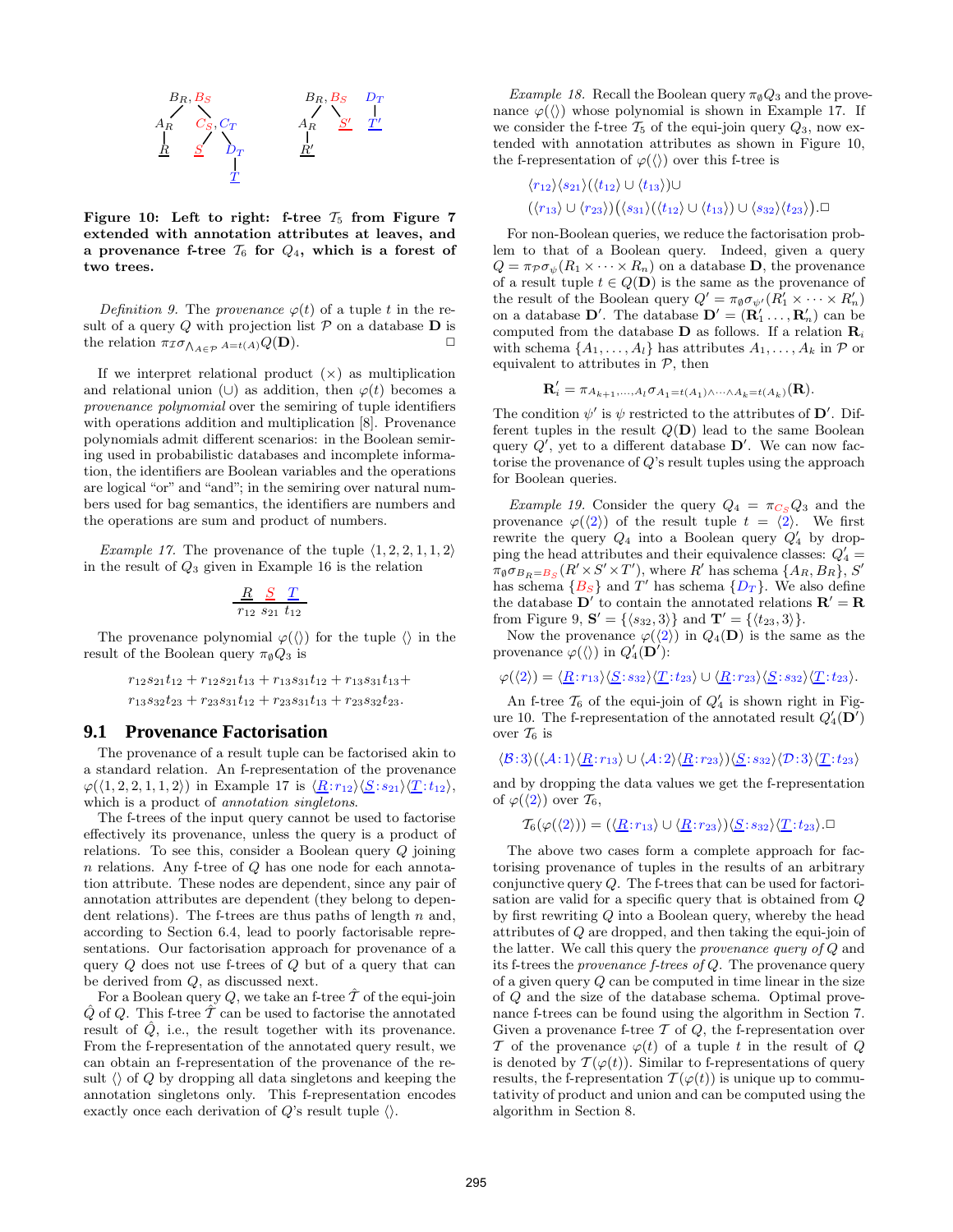#### **9.2 Readability of Provenance**

Besides size, a further measure for provenance is readability. This measure has been previously defined for Boolean functions [5] and our motivation draws on the close connection between f-representations of annotated relations and algebraic factorisations of Boolean functions. Functions of low readability are preferred over functions of high readability, since the former can be implemented with smaller logical circuits. As discussed in the next section, our characterisation of queries by the readability of their results sheds light on a key structural property of the queries that goes beyond compactness of query results.

We next give a definition of readability tailored to f-representations.

Definition 10. An f-representation  $E$  is read-k if any value occurs in at most  $k$  singletons of  $E$ . The *readability* of a relation  $R$  is the smallest  $k$  such that  $R$  has a read- $k$  frepresentation.  $\Box$ 

*Example 20.* The flat f-representation of provenance  $\varphi(\langle\rangle)$ , which is given in Example 17 as a polynomial, is read-4 since the value  $s_{31}$  occurs four times and no value occurs more than four times. Its f-representation over the f-tree  $T_5$  from Figure 10 is given in Example 18; it is read-2, since the values  $t_{12}$  and  $t_{13}$  occur twice and all other values only occur once. The readability of  $\varphi(\langle\rangle)$  is 2 because it admits no read-1 f-representation.

The main result of this section is the following characterisation of conjunctive queries based on the readability of provenance of their result tuples. For any query  $Q$ , let M be the maximum number of repeating relation symbols in Q.

THEOREM 5. For any conjunctive query  $Q$ , there is a rational number  $r(Q)$  such that:

- For any database **D** and tuple  $t \in Q(\mathbf{D})$ , the readability of the provenance  $\varphi(t)$  is at most  $M \cdot |D|^{r(Q)}$ .
- For any provenance f-tree  $T$  of  $Q$  there exist arbitrarily large databases **D** and tuples  $t \in Q(\mathbf{D})$  for which the f-representation  $T(\varphi(t))$  is at least read- $(|\mathbf{D}|/|Q|)^{r(Q)}$ .

The parameter  $r(Q)$  is called the *readability width* of  $Q$ .

Our study of readability bounds follows the one on size bounds, with the difference that we now need only consider singletons for annotation attributes. The number of occurrences of any given singleton in any f-representation over an f-tree is quantified by Lemma 2. In particular, for a query result  $Q(\mathbf{D})$  and an f-tree T of Q, an annotation attribute R and an identifier  $r$  of a tuple  $t$ , the number of occurrences of the singleton  $\langle \underline{R}: r \rangle$  in  $\mathcal{T} (Q(\mathbf{D}))$  is  $|\pi_{\text{anc}(\underline{R})}\sigma_{\underline{R}=r}\mathcal{T} (Q(\mathbf{D}))|$ . However, since the attribute  $\underline{R}$  is a key for  $R$ , this is equal to  $|\pi_{\text{anc}(\underline{R})}\sigma_{R=t}\mathcal{T}(Q(\mathbf{D}))|$ , where the condition  $R=t$  means that we assign to each attribute of  $R$  its value in tuple  $t$ . Just as the bounds for the number of singletons of type A were derived using the query  $Q_A$ , which is  $Q$  restricted to  $path(A)$ , the number of individual annotation singletons  $\langle R:r \rangle$  are derived using a query  $Q_R$ : the query  $Q_R$  is Q restricted to  $path(R)$  but *without* the attribute classes with attributes of  $R$ , since the attributes of  $R$  are already fixed by values in the tuple t. This is a key difference between our analysis of readability in case of annotated relations vs. size in case of standard relations.



Figure 11: F-trees from Figure 3 extended with annotated attributes at leaves.

LEMMA 9. For any annotated query result  $Q(D)$  and an f-tree  $T$  of  $Q$ , the number of occurrences of any  $\underline{R}$ -singleton in the f-representation  $\mathcal{T}(Q(\mathbf{D}))$  is at most  $|\mathbf{D}|^{\rho^*(Q_R)}$ .

Recall that the provenance  $\varphi(t)$  of a tuple t in a query result  $Q(\mathbf{D})$  can be factorised over any f-tree T of the provenance query  $\tilde{Q}$  of Q. The f-representation  $\mathcal{T}(\varphi(t))$  of  $\varphi(t)$  is obtained by dropping all data singletons from the f-representation  $\mathcal{T}(\tilde{Q}(\mathbf{D}'))$ , where  $\mathbf{D}'$  is constructed as described in Section 9.1. The number of occurrences of any annotation identifier in  $\mathcal{T}(\varphi(t))$  is thus the same as in  $\mathcal{T}(\tilde{Q}(\mathbf{D}'))$ , for which we can use Lemma 9.

Similarly to  $s(\mathcal{T})$ , we define  $r(\mathcal{T}) = \max_{R} \rho^*(\tilde{Q}_R)$  to be the maximal possible  $\rho^*(\tilde{Q}_R)$  over all relations R from  $\tilde{Q}$ . This parameter controls the exponent of the readability in a similar way  $s(T)$  does for sizes: for any database **D** and tuple  $t \in Q(\mathbf{D})$ , the f-representation  $\mathcal{T}(\varphi(t))$  is at most read- $M \cdot |D|^{r(T)}$ . The factor M arises because a given value can appear in the singletons of up to M different types.

Finally, by defining  $r(Q) = \min_{\tau} r(T)$  to be the minimum possible  $r(\mathcal{T})$  over all provenance f-trees  $\mathcal T$  of  $Q$ , we obtain an upper bound for the readability of provenance of Q.

COROLLARY 6. For any database **D** and tuple  $t \in Q(\mathbf{D})$ , the readability of the provenance  $\varphi(t)$  is at most  $M \cdot |D|^{r(Q)}$ .

Example 21. Consider the Boolean query  $\pi_{\emptyset}Q_3$  for  $Q_3$ from Example 15. The f-tree  $T_5$  of  $Q_3$  shown left in Figure 10 is a provenance f-tree of  $\pi_{\emptyset}Q_3$ . For relation R, all ancestor nodes of  $\underline{R}$  contain attributes of  $R$ , so the query  $Q_R$  is empty and  $\rho^*(\overline{Q_R}) = 0$ . This is also the case for the relation S. For relation T we have  $Q_T = \sigma_{B_R = B_S} (\pi_{B_R} R \times \pi_{B_S} S)$ . The hypergraph of  $Q_T$  has a single node and two edges of size 1, so  $\rho^*(Q_T) = 1$ . It follows that each annotation singleton of type  $T$  appears at most  $|D|$  times in any f-representation over  $\mathcal{T}_5$ , while all other annotation singletons appear at most once. The provenance of  $\langle \rangle$  in  $\pi_{\emptyset}Q_3(\mathbf{D})$  is therefore at most read-|D| for any database D.

We now repeat Example 8, for readability bounds instead of size bounds.

Consider the Boolean query  $\pi_{\emptyset}Q_2$  for  $Q_2$  in Example 8, and the f-tree  $\mathcal{T}_3$  of  $\mathcal{Q}_2$  extended with annotation attributes at leaves (shown left in Figure 11). The query  $Q_R$  has attributes  $\beta$ ,  $\beta$  and  $\beta$ , its hypergraph is a triangle and hence  $\rho^*(Q_R) = 3/2$ . For the other relations, the fractional edge cover number of their queries is less and hence  $r(\mathcal{T}_3) = 3/2$ .

For the right f-tree  $\mathcal{T}_4$  in Figure 11, each of  $Q_R$ ,  $Q_S$ ,  $Q_T$  and  $Q_U$  can be covered by a single relation and hence  $r(T_4) = 1$ . This is the smallest possible value for an ftree of  $Q_2$ , or equivalently, for a provenance f-tree of  $\pi_{\emptyset}Q_2$ ,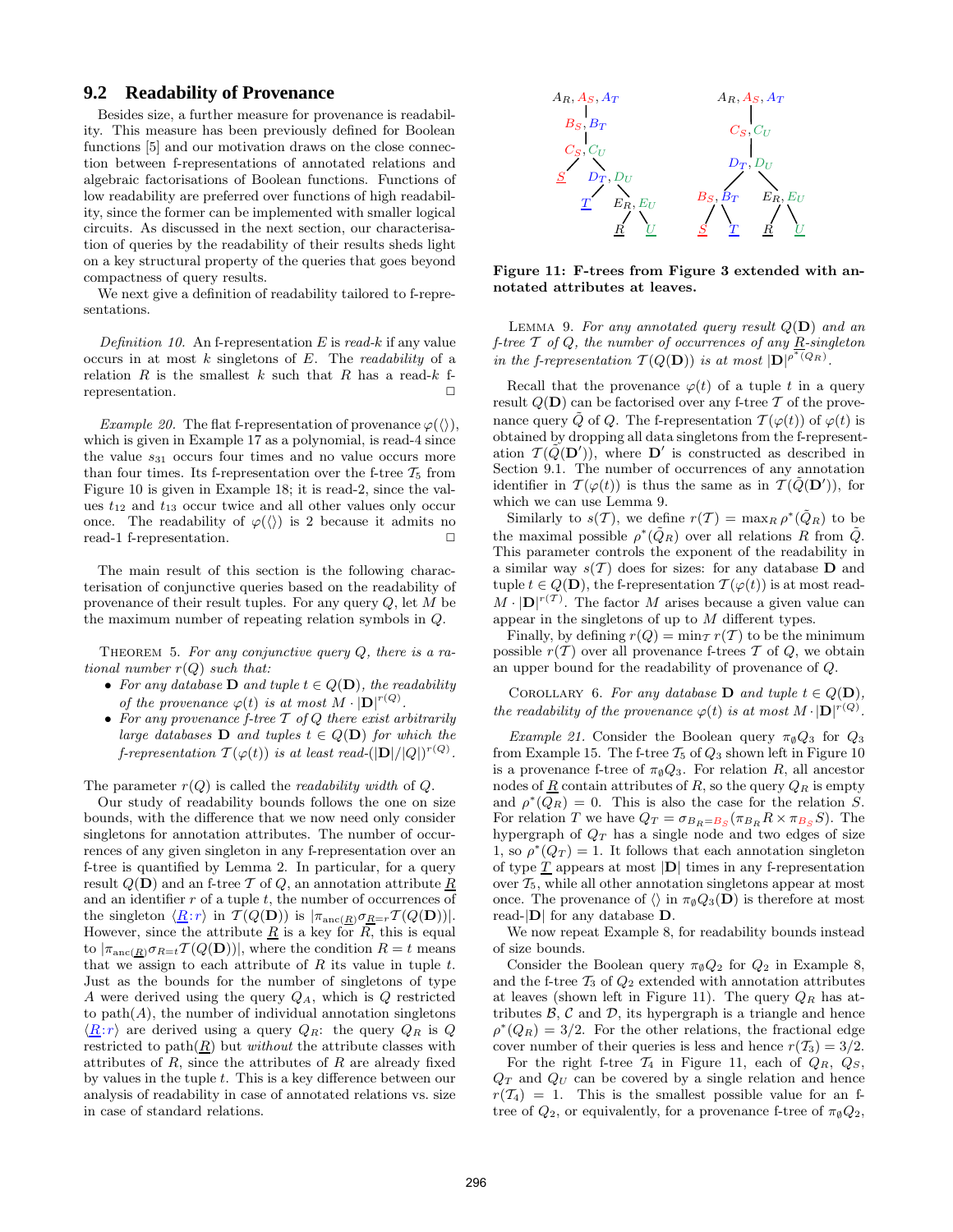so  $r(\pi_{\emptyset}Q_2) = 1$ . We deduce that the provenance of  $\langle \rangle$  in  $\pi_{\emptyset}Q_2(\mathbf{D})$  is at most read- $|\mathbf{D}|$  for any database **D**.

The lower bounds can also be adapted correspondingly.

LEMMA 10. For any query  $Q$ , f-tree  $T$  of  $Q$ , and annotation attribute  $\underline{R}$  in  $Q$ , there exist arbitrarily large databases  $\mathbf D$  such that the number of occurrences of an  $\underline{R}$ -singleton in the f-representation  $\mathcal{T}(Q(\mathbf{D}))$  of the annotated query result  $Q(\mathbf{D})$  is at least  $(|\mathbf{D}|/|Q|)^{\rho^{*}(Q_R)}$ .

Using the above lemma we obtain lower bounds on readability of f-representations with respect to f-trees.

COROLLARY 7. For any provenance f-tree  $\mathcal T$  of  $Q$ , there exist arbitrarily large databases **D** and tuple  $t \in Q(\mathbf{D})$  such that the f-representation  $T(\varphi(t))$  is at least read- $(|\mathbf{D}|/|Q|)^{r(Q)}$ .

Theorem 5 follows from Corollaries 6 and 7.

#### **10. DICHOTOMY FOR READABILITY**

In case of conjunctive queries on annotated relations, a remarkable property holds: hierarchical queries [2] are precisely those queries for which the provenance of tuples in query results has bounded readability.

We next present this property in more detail. At the outset is the observation that there are queries for which the readability width  $r(Q)$  is zero and hence the upper bound on readability is constant. Unlike the size parameter  $s(Q)$ , which is at least 1 for non-empty queries,  $r(Q) = 0$  for a wide class of queries.

PROPOSITION 8. A conjunctive query  $Q$  is hierarchical iff the readability width  $r(Q)$  of  $Q$  is zero.

For any non-hierarchical query  $Q$ , we have  $r(Q) > 0$ . However,  $r(Q) = r(T) = \rho^*(Q_R)$  for some f-tree T and relation R, so  $r(Q) > 0$  implies  $r(Q) \geq 1$ . This creates a gap in the possible readability bounds for queries.

THEOREM 6. Let  $Q$  be a conjunctive query.

- 1. If Q is hierarchical, then the readability of the provenance  $\varphi(t)$  for any tuple  $t \in Q(\mathbf{D})$  and database  $\mathbf{D}$  is bounded by a constant.
- 2. If  $Q$  is non-hierarchical, for any provenance f-tree  $T$ of  $Q$  there exist arbitrarily large databases  $D$  and tuple  $t \in Q(\mathbf{D})$  such that  $\mathcal{T}(\varphi(t))$  is read- $\Omega(|\mathbf{D}|)$ .

For non-repeating queries, we can strengthen the above dichotomy to readability irrespective of f-trees. We first state the readability for the simplest non-hierarchical query:

$$
Q_{nh} = \pi_{\emptyset} \sigma_{A_R = A_S \wedge B_S = B_T} (R \times S \times T)
$$

where the relations  $R, S, T$  are over schemas  $\{A_R\}, \{A_S, B_S\},\$ and  ${B_T}$  respectively. Consider the relation instances  $\mathbf{R} =$ [N],  $\mathbf{T} = [N]$  and  $\mathbf{S} = [N] \times [N]$  annotated by identifiers  $r_i$ ,  $t_j$  and  $s_{ij}$  respectively, with  $1 \leq i, j \leq N$ . The flat f-representation of  $Q_{nh}$ 's provenance is then

$$
\Phi_N = \bigcup_{i,j=1}^N \langle r_i \rangle \langle s_{ij} \rangle \langle t_j \rangle.
$$

LEMMA 11. The relation  $\Phi_N$  has readability  $\frac{N}{2} + O(1)$ .

Lemma 11 can be generalised by having the relation  $T$  of size  $M$ , which may be different from  $N$ . The f-representation becomes  $\bigcup_{i=1}^N \bigcup_{j=1}^M \langle r_i \rangle \langle s_{ij} \rangle \langle t_j \rangle$  and readability  $\frac{NM}{N+M} + O(1)$ .

The dichotomy result for non-repeating conjunctive queries is given next.

- THEOREM 7. Let  $Q$  be a non-repeating conjunctive query. 1. If Q is hierarchical, the readability of the provenance  $\varphi(t)$  for any tuple  $t \in Q(\mathbf{D})$  and database  $\mathbf{D}$  is 1.
- 2. If Q is non-hierarchical, there exist arbitrarily large databases  $\mathbf{D}$  and tuple  $t \in Q(\mathbf{D})$  such that the readability of the provenance  $\varphi(t)$  is  $\Omega(\sqrt{|\mathbf{D}|})$ .

The hierarchical property plays a central role in studies with seemingly disparate focus, including the present one, probabilistic databases, parallel query evaluation, and streamed query evaluation. Our characterisation of query readability revolves around how far the query is from a hierarchical query. This is quantified by the readability width  $r(Q)$  of the query, and is similar in spirit to existing width measures that capture the complexity of conjunctive queries, such as the fractional hypertree width [7, 14].

Theorem 7 draws on earlier work on probabilistic databases [15, 20], where read-once probabilistic events are useful since their exact probability can be computed in polynomial time. For read-m events with  $m > 3$ , probability computation is  $#P$ -hard [21]. In our case, however, a readability that is polynomial in the sizes of the input database and query is acceptable, since it means that the size of the frepresentation of the query result is polynomial, too.

The hierarchical property also divides queries that can be evaluated in one step from those that cannot in the finite cursor machine model of computation [9]. In this model, queries are evaluated by first sorting each relation, followed by one pass over each relation. Furthermore, in the Massively Parallel computation model, any conjunctive query that can be evaluated (under bag semantics) with one synchronisation step is hierarchical [13].

## **11. EXTENSIONS AND FUTURE WORK**

The results in this paper can be extended in several ways, e.g., by considering a larger query language and more expressive f-representations. We next highlight a few challenges, initial results, and point out open problems. We have compiled elsewhere a list of challenges in managing factorised representations of annotated relations and provenance polynomials [18].

#### **11.1 Query Language Extensions**

Of foremost importance is the extension of our factorisation framework to queries with aggregates and order-by clauses. The addition of selections with constants to our framework carries over immediately [17].

Beyond conjunctive queries, the readability results become more involved. We exemplify with simple in/dis-equality joins. Let  $Q_N = \bigcup_{i,j=1; i \neq j}^N \langle r_i \rangle \langle s_j \rangle$  be the flat f-representation of the result of a disequality join  $\sigma_{X_R \neq Y_S}(R \times S)$ , where  $X_R$  and  $Y_S$  attributes of R and S respectively.

PROPOSITION 9. The readability of  $Q_N$  is  $\Omega(\frac{\log N}{\log \log N})$  and  $O(\log N)$ .